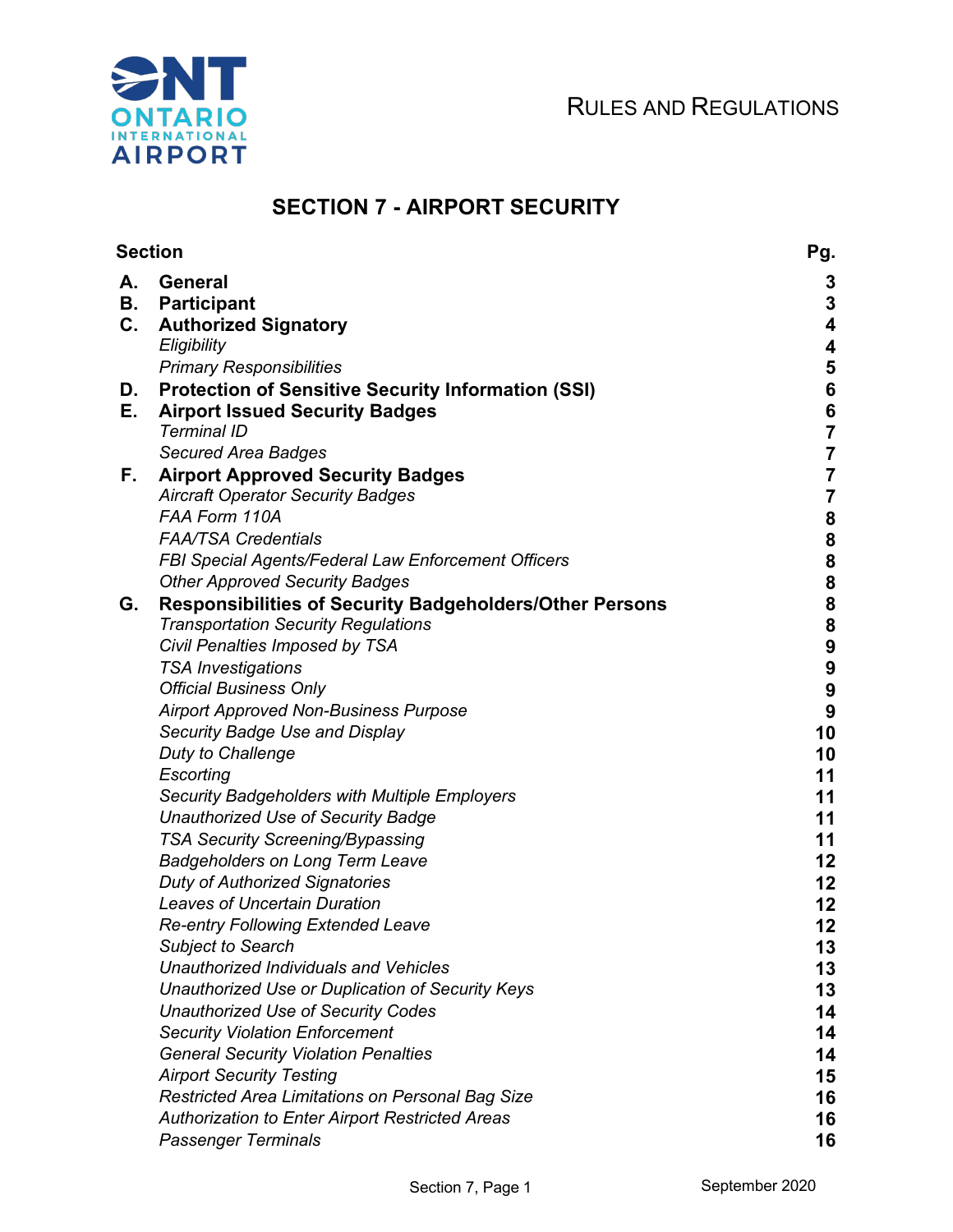# RULES AND REGULATIONS



|    | <b>Airport Operations Area</b>                                 | 16 |
|----|----------------------------------------------------------------|----|
| Η. | <b>General Access Control Requirements and Prohibitions</b>    | 16 |
|    | <b>Access Media</b>                                            | 16 |
|    | <b>Expiration of Operational Need</b>                          | 17 |
|    | Lost Security Badge/Security Key                               | 17 |
|    | <b>Stolen Security Badge/Security Key</b>                      | 17 |
|    | Receipts for Returned Airport Badges/Security Keys             | 18 |
|    | <b>Administrative Fines - Lost Security Badges</b>             | 18 |
|    | <b>Reporting Subsequent Disqualifying Criminal Convictions</b> | 18 |
|    | Piggybacking                                                   | 18 |
|    | <b>Securing Doors and Gates</b>                                | 19 |
|    | Door Alarms - Duty to Notify                                   | 19 |
|    | Door Alarms - Duty to Respond                                  | 19 |
|    | <b>Vehicle Gates</b>                                           | 19 |
|    | Vehicle Gates/Pedestrian Prohibition                           | 20 |
|    | <b>Motor Vehicle Operating Permits (MVOP)</b>                  | 20 |
|    | Use of Airport Federal Inspection Services (FIS) Facilities    | 20 |
|    | Damage to Security Systems                                     | 21 |
|    | <b>Forcing Open Security Doors or Gates</b>                    | 21 |
|    | <b>Reporting Malfunctions</b>                                  | 21 |
|    | <b>Security Keys</b>                                           | 21 |
| L. | <b>Restricted Area Drug and Alcohol Prohibition</b>            | 21 |
| J. | <b>Firearms and Explosives</b>                                 | 22 |
| Κ. | <b>Armed Guards, Armored Vehicles, Armed Courier</b>           | 23 |
| L. | <b>Prohibited Items</b>                                        | 23 |
|    | <b>Airport Approved Prohibited Items</b>                       | 24 |
| Μ. | <b>Unattended Baggage and Articles</b>                         | 24 |
| N. | <b>Passenger Terminal Deliveries</b>                           | 24 |
|    | <b>Delivery Testing</b>                                        | 25 |
| О. | <b>Tenant Video Monitoring and Recording Devices</b>           | 25 |
|    | <b>Remote Viewing and Authorization</b>                        | 25 |
|    | <b>Inventory of Video Monitoring/Other Devices</b>             | 26 |
| Р. | <b>Restricted Area Photography</b>                             | 26 |
| Q. | <b>Restricted Area Clear Zone</b>                              | 26 |
| R. | <b>Perimeter Facilities</b>                                    | 26 |
| S. | <b>General Notification Requirements</b>                       | 27 |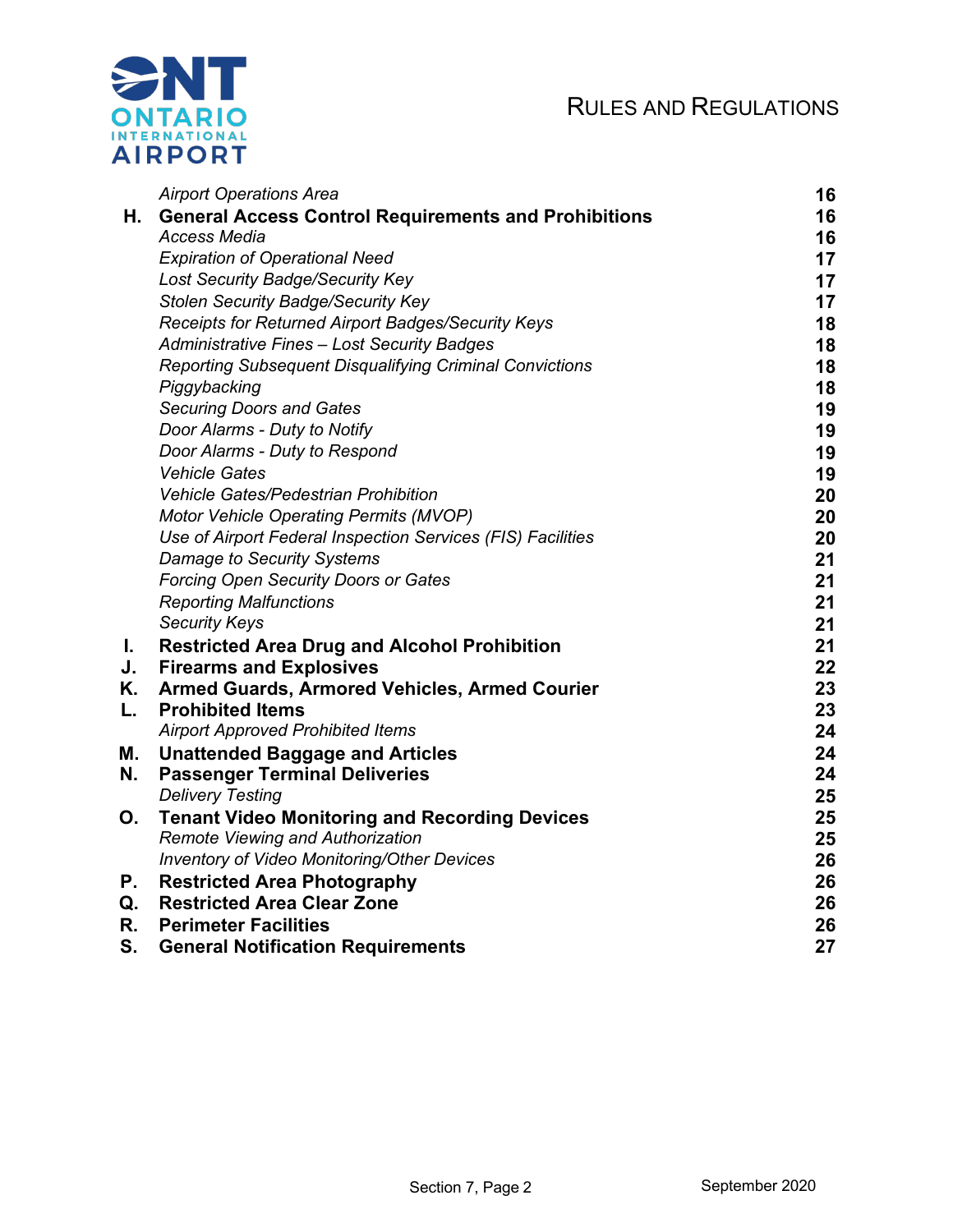

# **A. GENERAL**

This section includes those non-Sensitive Security Information (SSI) requirements set forth in the Airport Security Program (ASP), issued by the Chief Executive Officer (CEO) under 49 Code of Federal Regulations (CFR) Part 1542 – Airport Security.

The requirements of this section are critical to the safe and secure operation of the Airport, our first priority, and implemented in furtherance of the Airport's responsibility to ensure compliance with airport security regulations required by the laws of the United States and regulations of the Transportation Security Administration (TSA).

For the purpose of this section only, any areas described as Secured Area, Sterile Area, Restricted Area, Security Identification Display Area (SIDA), or Air Operations Area (AOA), whether within a building, terminal, or on the airfield, shall be referred to collectively as the "Restricted Area."

All personnel working and doing business on Airport property must always comply with this section and model the significance of safety and security for co-workers, passengers, and members of the public. No person or vehicle may enter or be present within any Restricted Area unless the entry and presence is performed in accordance with this section and/or the ASP.

All security badgeholders have an affirmative duty to maintain a secure airport. Tenants, contractors, and permittees are responsible for ensuring that their employees, suppliers, contractors, subcontractors, and all other businesses and entities providing services on Airport property comply with these requirements.

Any person who violates a security requirement, compromises Airport Security, or otherwise creates or engages or participates in any unsafe, unsecure, or hazardous condition or activity at the Airport, may have his/her access privileges immediately revoked on a temporary or permanent basis at the sole discretion of the Airport. The offender(s) shall also be responsible for remediation of property damage or personal injury and any resulting cost, including any fine imposed by the Airport and/or regulatory agency.

### **B. PARTICIPANT**

Each air carrier, licensee, tenant, vendor, or contractor requiring Security Badges shall become a "Participant" in the Airport Rules and Regulations, the ASP, and remain in good standing to retain airport privileges.

Any new licensee, vendor, or contractor requesting security badges must be sponsored by an existing Participant. The sponsorship requirement shall establish the licensee, vendor, or contractor has a legitimate operational need for the requested access.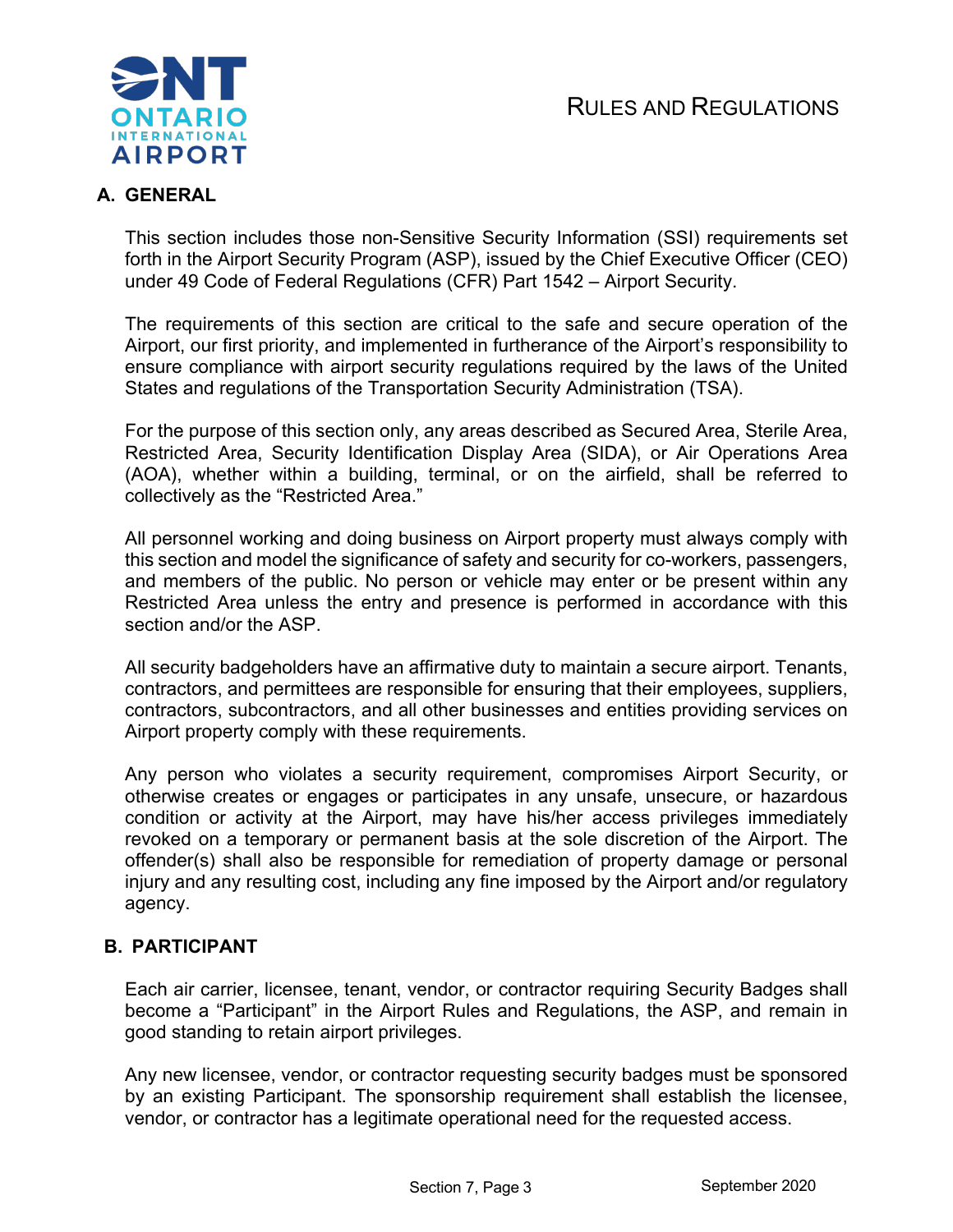

The licensee, vendor, or contractor requiring security badges must obtain an enrollment packet from the Security Badge Office to initiate their company's enrollment process. Enrollment packets, to include: 1) Letter of Intent, 2) Letter of Verification, 3) Letter of Authorization, and 4) Insurance Requirements, and/or other requirements, may be obtained on a walk-in basis at the Security Badge Office, or requested via email, at ontsecuritybadgeoffice@flyontario.com.

A company sponsoring a Participant must immediately notify the Security Badge Office when that sponsorship is terminated.

Each Participant is required to designate an Authorized Signatory to act as the Participant's SAFE Program Coordinator. The Authorized Signatory shall be designated in writing by the Participant.

### **C. AUTHORIZED SIGNATORY**

The Authorized Signatory's primary responsibility is to ensure the Participant's willful and sustained compliance with this section, Appendix 4 – Security Badge Program, Appendix 5 - Security and Airfield Enforcement Program (SAFE), and the specific requirements set forth in the Authorized Signer Manual administered by the Security Badge Office. The Authorized Signatory is the primary point of contact between the Participant, the Security Badge Office, and other Airport Officials, and shall be directly involved with security violation mitigation and associated corrective action efforts.

As directed by the Airport Security Coordinator (ASC) or designee, the Authorized Signatory shall disseminate and effectively implement applicable security measures for the Participant, as adopted and/or revised by the Airport.

The Authorized Signatory is responsible for various security responsibilities, to include the authorization of all employee fingerprinting and badging applications, applicant identity verification, security badge accountability, access changes, security key user agreements, vehicle permits and driving privilege requests.

Unless specifically approved by the ASC or designee, each Participant shall designate a minimum of two (2) Authorized Signatory's, to include one (1) Primary, and one (1) Alternate. The Primary Authorized Signatory shall be the responsive individual for all security badge and/or security key audits performed by the Security Badge Office.

### **Eligibility**

 Unless specifically approved by the ASC or designee, and, in coordination with the Security Badge Office, each Authorized Signatory must be a direct employee of the organization; and

1) Designated on a Letter of Authorization (LOA) from the highest-ranking local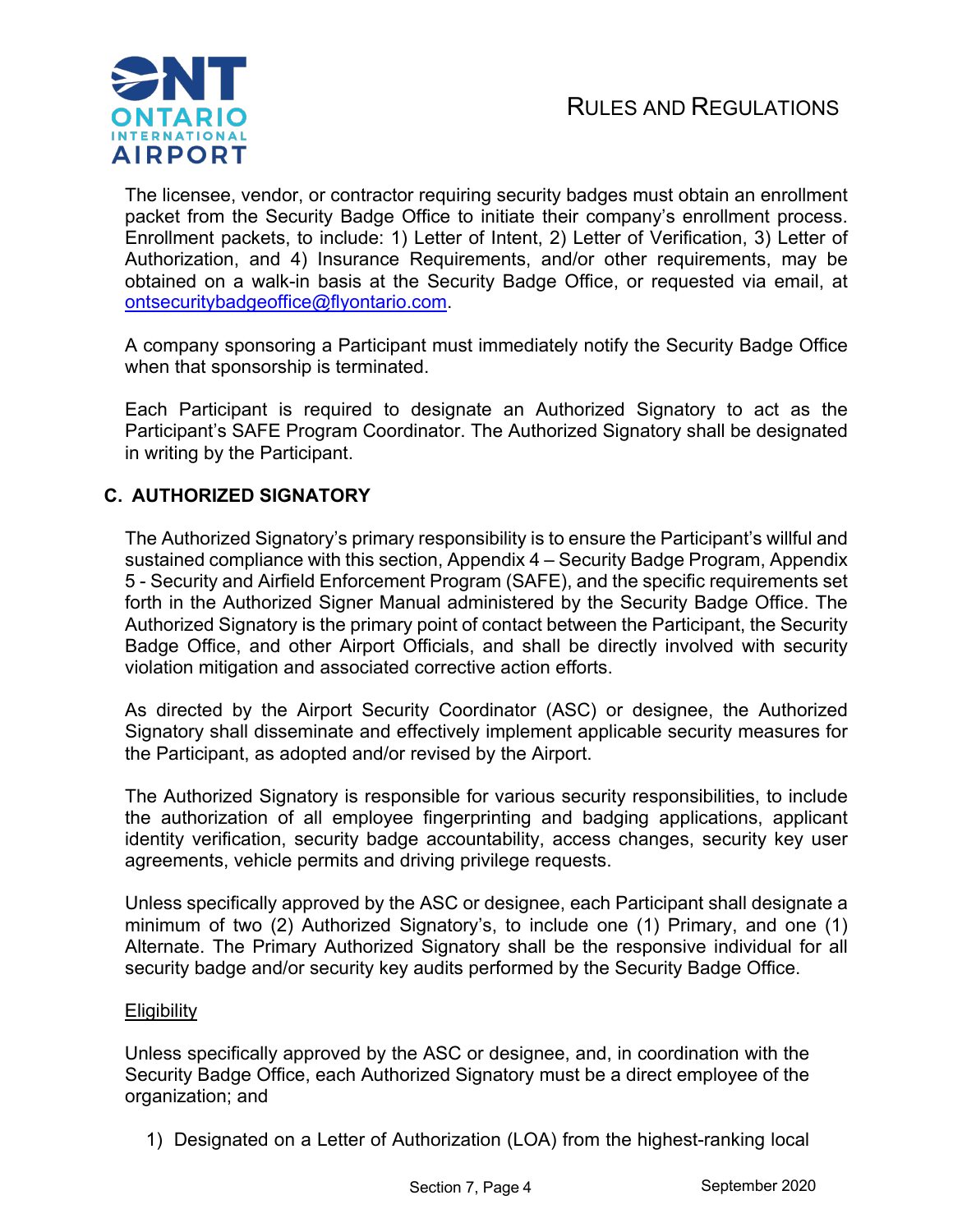

official of the organization. If the Authorized Signatory changes, a new LOA must be immediately provided to the Security Badge Office; and

- 2) Pass a Security Threat Assessment (STA) and Criminal History Records Check (CHRC). Participant's designating the Authorized Signatory are not required to complete an STA or CHRC if they do not have the authority to request a security badge on behalf of their employees, or otherwise do not require a security badge; and
- 3) Maintain an active security badge; and
- 4) Complete Authorized Signatory Training and Annual Recurrent Training for the access-controlled area for which applicants shall be sponsored to receive a security badge. For example, an Authorized Signatory only sponsoring applicants for a sterile area security badge will only be required to complete sterile area training; and
- 5) Submit and maintain an active Authorized Signatory Designation Form.

### Primary Responsibilities

Each Authorized Signatory is required to effectively implement the following security requirements as they apply to the Participant; failure to follow these requirements may result in revocation of Authorized Signatory privileges and/or suspension or revocation of the Authorized Signatory's security badge.

- 1) Airport Rules and Regulations
- 2) Sponsorship Requirements
- 3) Authorized Signatory Manual
- 4) CHRC and STA Background Check Procedures
- 5) Security Badge Training
- 6) Escort Procedures and Training
- 7) Vehicle Search Procedures and Training
- 8) Motor Vehicle Operating Permit (MVOP) Procedures
- 9) Driver's Training and Permit Procedures
- 10) Security Key / Access Code / Security Badge Issuance, Accountability, and Audit Procedures
- 11) Security Badge and Key Termination and Recovery Plan
- 12) Security and Airfield Enforcement Program (SAFE)
- 13) Stop List Procedures

Additionally, each Authorized Signatory is required to perform the following:

1) Promptly notifying the highest-ranking local official when removed as an Authorized Signatory and ensuring the required documents have been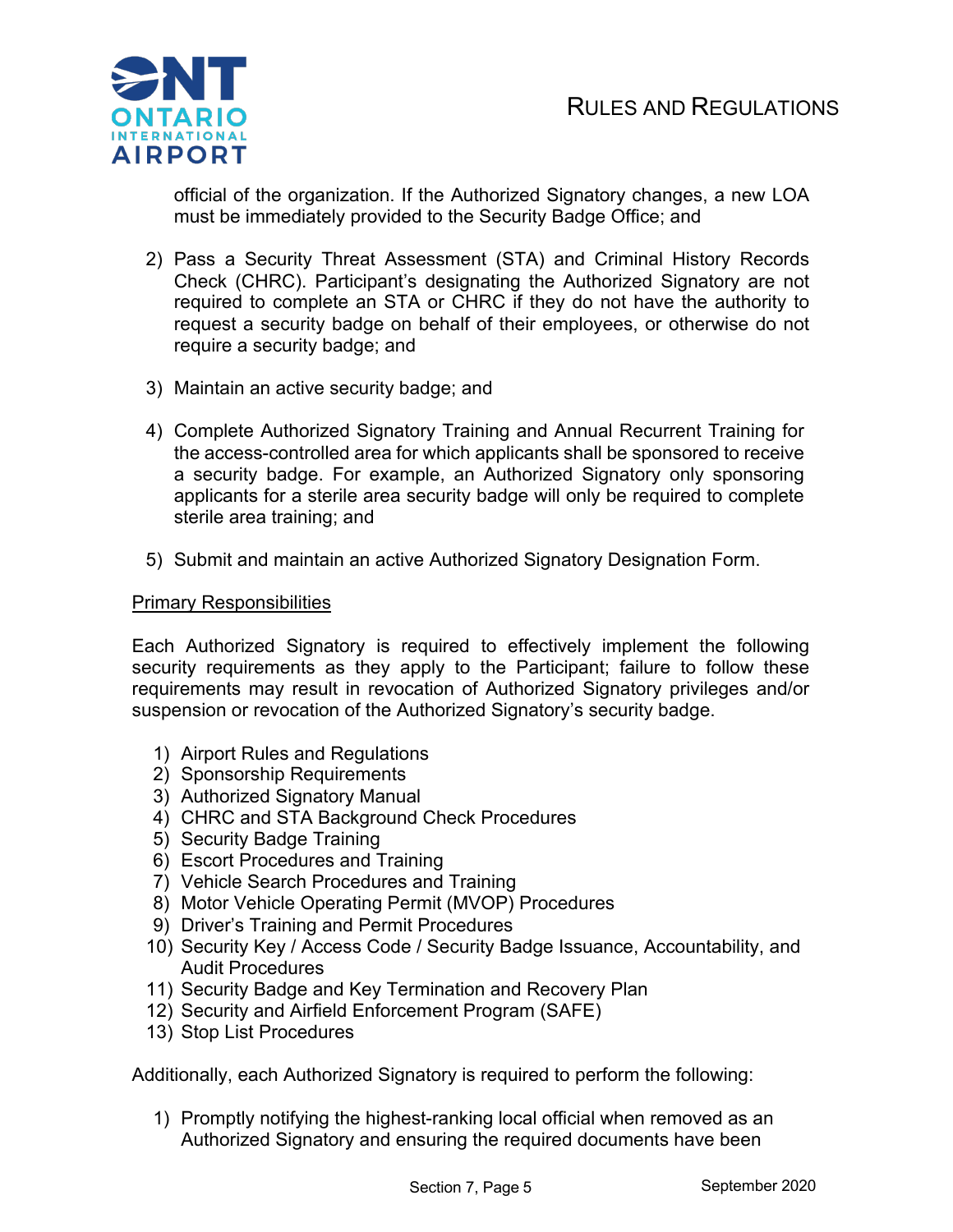

submitted and received by the Security Badge Office; and

- 2) Maintain required records in accordance with Security Badge Office policies and procedures; and
- 3) Actively review information and keep abreast of changes in the Security Badging Program; and
- 4) Provide the Security Badge Office with written notice of any changes to the Participant's contact information, or changes impacting the information reflected on security badges, to include mergers, corporate name changes and entity separations; and
- 5) Provide immediate notification to the Security Badge Office when there is reason to believe an applicant or current security badgeholder poses a security threat or does not have lawful presence in the United States.

# **D. PROTECTION OF SENSITIVE SECURITY INFORMATION (SSI)**

Sensitive Security Information (SSI) is information that, if publicly released, would be detrimental to transportation security, as defined by 49 CFR. Parts 15 and 1520.

Any person creating or receiving SSI in order to carry out airport security responsibilities is considered a "covered person" under the SSI regulations and has a special obligation to protect this information from unauthorized disclosure pursuant with 49 CFR. Parts 15 and 1520, to include not divulging any security source documents or information (SSI) to any individual, unless the individual has a specific and valid need to know such information.

In addition to 49 CFR. Parts 15 and 1520, all security badgeholders must comply with the Airport's SSI Control Plan administered by the Airport Security Coordinator.

# **E. AIRPORT ISSUED SECURITY BADGES**

Individuals with unescorted access authority entering a secured area shall, in accordance with this section, display an airport issued and/or airport approved security badge at all times. Individuals with unescorted access authority entering a Passenger Terminal must be in possession of their airport issued and/or approved security badge at all times.

Airport issued security badges are issued in varying access levels based upon operational need. Badge colors indicate general areas of authorization based upon an individual's job function. A badge color does not determine access point privileges; rather, the individual's company, job title, and operational need will determine what access control profile is provided.

Certain badge icons may be affixed to security badges indicating additional authorization in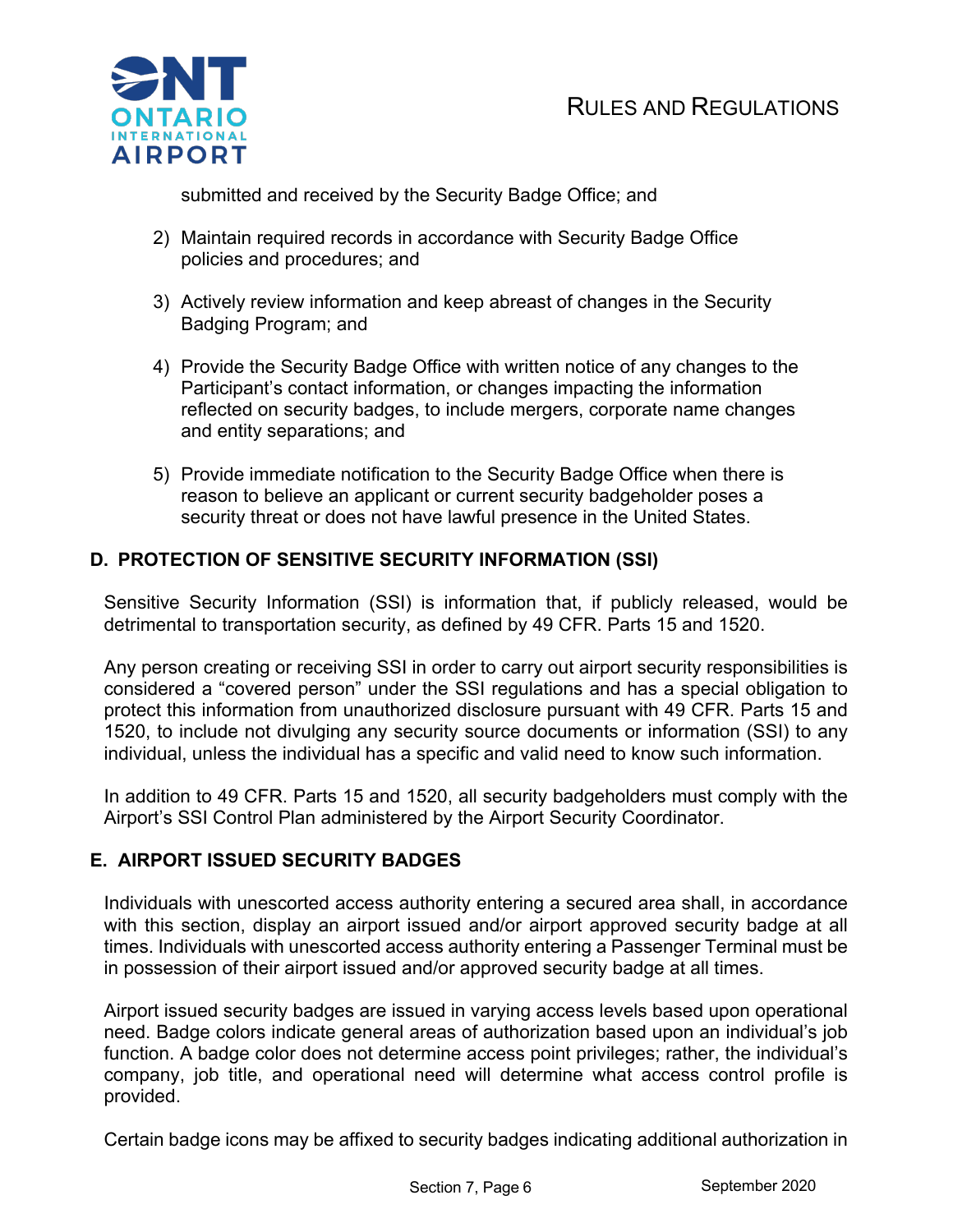RULES AND REGULATIONS



direct correlation with the employee's job function (e.g., escort privileges, airfield driving privileges, federal inspection services area access).

Unless revoked, suspended, or expired, the following classes of security badges, when properly used or displayed by the person to whom they are issued, are recognized as airport-issued and valid:

### Terminal ID

Issued to those persons authorized unescorted access to Passenger Terminals for employment purposes only, but not authorized for unescorted access to the secured area. The Terminal ID is issued only to those persons who have passed TSA-mandated background checks.

### Secured Area Badges

Secured area badges are issued to those persons authorized unescorted access to all or part of the secured area. Secured area badges do not authorize airfield driving privileges and are issued only to those persons who have passed TSA-mandated background checks.

### **F. AIRPORT APPROVED SECURITY BADGES**

In addition to a valid airport-issued security badge issued by the Security Badge Office, the following unexpired security badges and credentials, when used and/or displayed by the person to whom they are issued, are recognized as airport-approved and valid:

1. Aircraft Operator Security Badges – Flight Crew, Cabin Crew and Mechanics

Security badges issued and controlled by Aircraft Operators pursuant with their TSA approved Airport Operator Standard Security Program (AOSSP) and 49 CFR Part 1544, or Model Security Program (MSP) and 49 CFR Part 1546.

Passenger Terminals: Airline identification badges issued to flight crew, cabin crew members, and transient aircraft mechanic personnel not based at ONT, authorize unescorted access to the Passenger Terminals; and authorize unescorted movement in the following portions of the secured area:

- $\circ$  The immediate vicinity of the aircraft to which the flight crews and cabin crew are assigned;
- $\circ$  Flight crew and cabin crews operations/flight office or the equivalent;
- $\circ$  Those areas of a secured area between the areas described above.

Flight crew and cabin crew members must be in uniform and display their airline-issued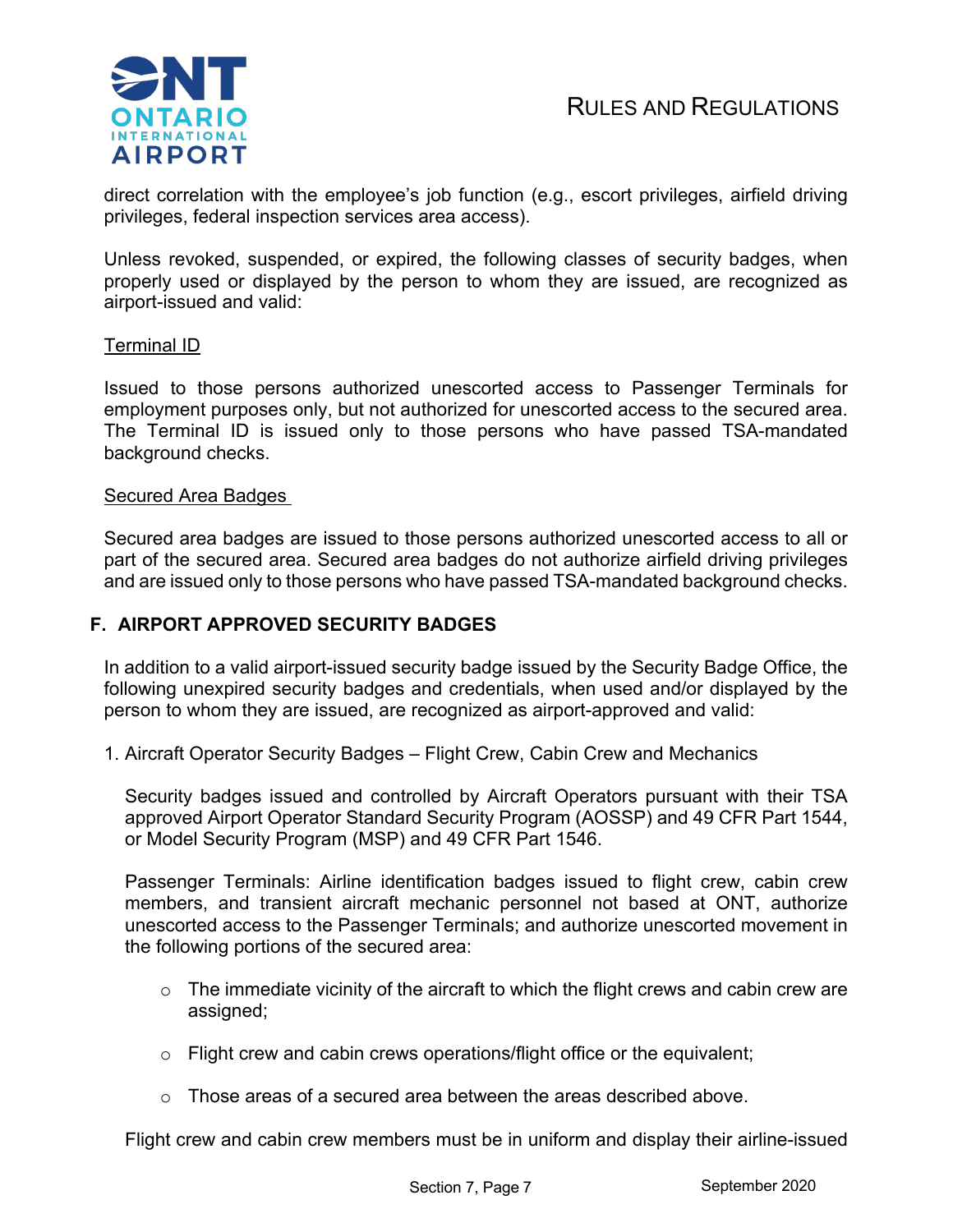

identification on the outermost garment, at waist level or above.

2. FAA Form 110A

FAA Form 110A - Aviation Safety Federal Credential is recognized as authorizing FAA Aviation Safety Inspectors unescorted access to a Restricted Area when conducting official business.

3. FAA/TSA Credentials

FAA Agents and TSA Officials in possession of their respective federal credentials, to include TSA Inspectors, Federal Security Directors, Deputy Federal Security Directors, and Assistant Federal Security Directors, are approved for unescorted presence in Restricted Areas when conducting official business.

4. FBI Special Agents / Federal Law Enforcement Officers

Federal Bureau of Investigations Special Agents and federal law enforcement officers with official credentials, issued by the respective federal agency, are approved for unescorted access to Restricted Areas when conducting official business.

5. Other Approved Security Badges

Other security badges may be temporarily approved by the ASC. The acceptance of other security badges or identification media by the Airport does not give the bearer(s) permission to be in any part of a Restricted Area unless access is for official business.

# **G. RESPONSIBILITIES OF SECURITY BADGEHOLDERS AND OTHER PERSONS**

1. Transportation Security Regulations

All persons in possession of a security badge, applying for a security badge, and those with authority to authorize the application or possession of a security badge for use at the airport, must comply with applicable provisions of 49 Code of Federal Regulations (CFR) Parts 1500-1699, which may be obtained through the ASC, or accessed online at Electronic Code of Federal Regulations (e-CFR), at https://ecfr.io/Title-49/chapterXII.

Security Responsibilities of employees and other persons while employed or conducting business at the Airport, require that no person may:

• Tamper or interfere with, compromise, modify, or attempt to circumvent any security system, measure, or procedure implemented under the ASP and TSA Regulations; or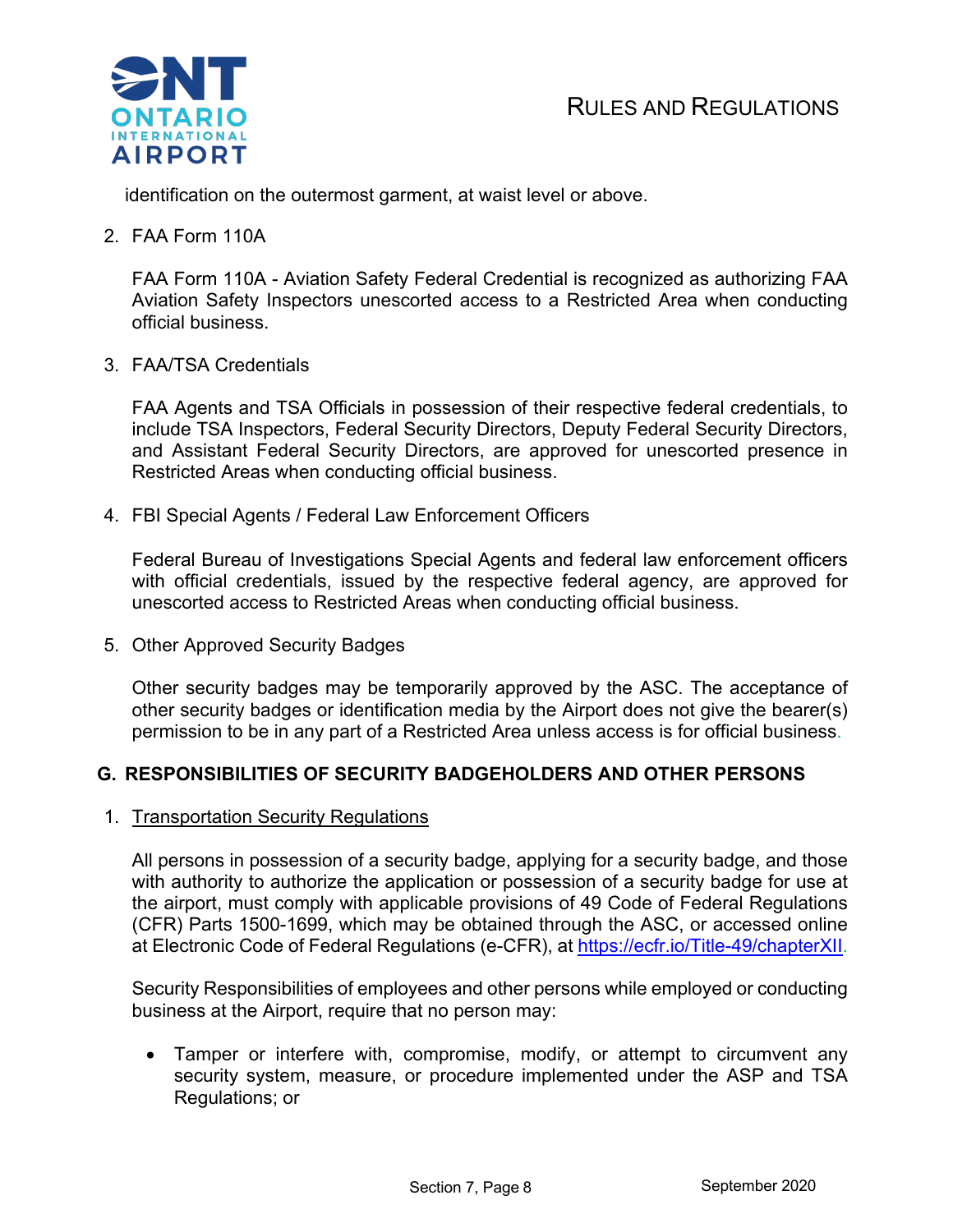

- Enter or be present within a Restricted Area without complying with the systems, measures, or procedures being applied to control access, as defined in the ASP; or
- Use or allow to be used any airport-issued access medium or identification system that authorizes the access, presence, or movement of persons or vehicles in a Restricted Area in any unauthorized manner.

### Civil Penalties Imposed by Transportation Security Administration (TSA)

Any Participant shall be responsible for payment or reimbursement to the Airport for any civil penalties imposed by the TSA for individual security violations by their employees for violations under Title 49 CFR Part 1542. An employee may be personally subject to civil penalties imposed by the TSA for individual security violations they commit under Title 49 CFR Part 1542.

### TSA Investigations

If ONT is made aware a security badge holder is under investigation by the TSA for an individual security violation(s), the security badge may be suspended until such time the Security Badge Office is provided with formal documentation from TSA advising the investigation is complete and resolved.

2. Official Business Only

Security badge holders are strictly prohibited from accessing any Restricted Area of the airport unless the access, to include the escorting of any individual, is performed in accordance with official duties of the Participant, or, for non-business purposes, with prior written approval from the Participant and the ASC or designee. Security badge holders accessing any Restricted Area for non-business purposes without such approval, are subject to immediate suspension and/or revocation of access privileges.

### 3. Airport Approved Non-Business Purpose – Passenger Terminal Access Only

Security badge holders approved by the Participant and the ASC or designee to access a passenger terminal of the airport for non-business purposes must: 1). Enter using the TSA Checkpoint, 2). Present their person and accessible property for TSA screening, 3). Not access areas of the airport otherwise inaccessible to the public, and 4). Not use their security badge for access purposes. The security badge may only be used for identification and verification purposes at the TSA Checkpoint. Security badge holders failing to enter the passenger terminal using the TSA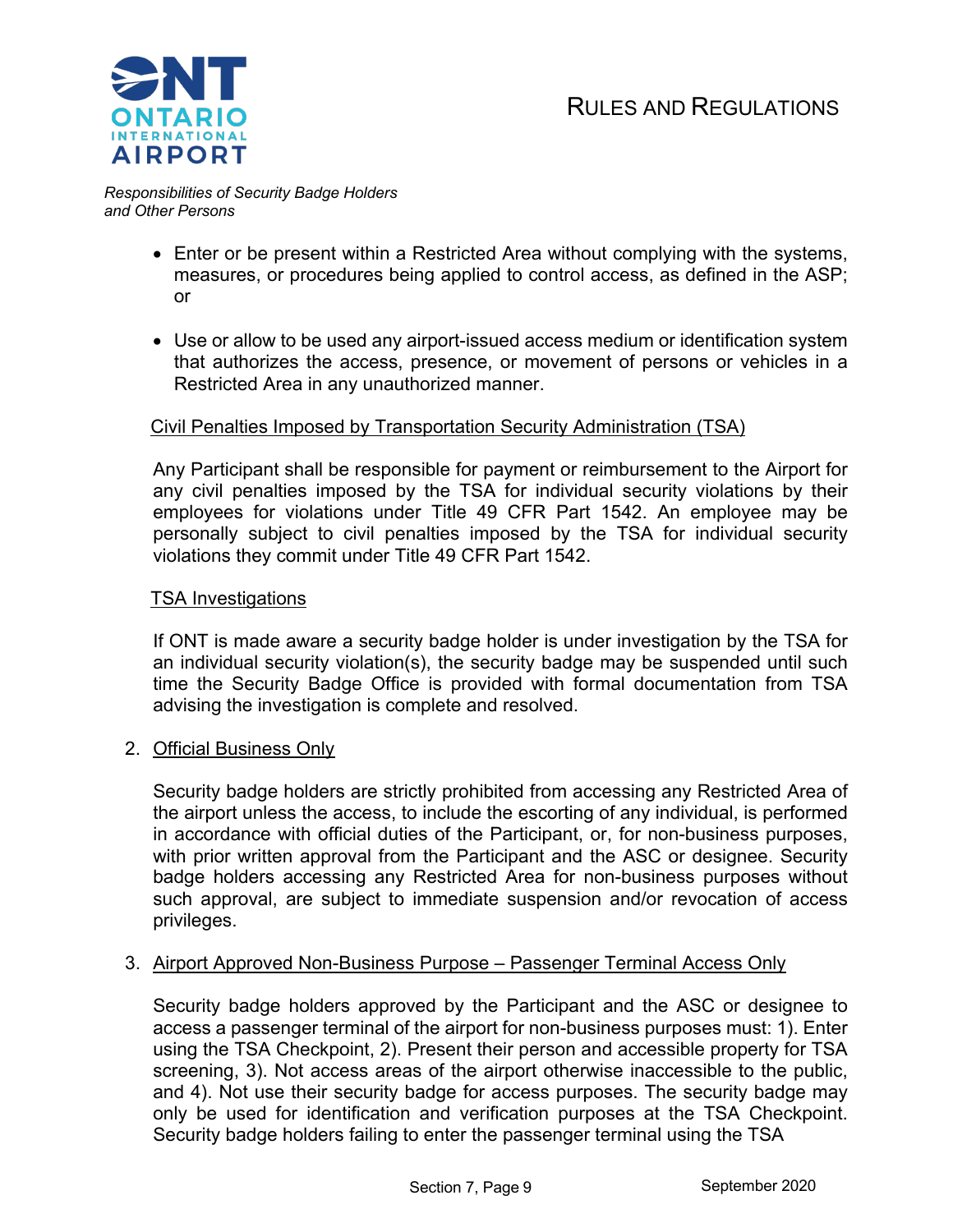

> Checkpoint for non-business purposes are subject to immediate suspension and/or revocation of access privileges.

### 4. Security Badge Use and Display

Each unescorted person within a Security Identification Display Area (SIDA) must continuously display their unexpired airport-issued or airport-approved security badge on their outermost garment and above waist level. Any person within a SIDA without a security badge must be escorted as described in this section and the ASP.

### 5. Duty to Challenge

Any individual issued a security badge has the responsibility to challenge unescorted individuals not clearly displaying a security badge within a secured area and/or other area designated a SIDA.

Badged personnel must conscientiously observe for the presence of a security badge on other employees. Persons performing a security badge challenge must approach and require the person they are challenging to present their security badge. If a security badge is presented, the challenger will ensure:

- (1) Badge is valid for area of use;
- (2) Badge has not expired;
- (3) Photograph on badge matches person holding badge; and
- (4) As to any individual failing to produce a security badge or is not under proper escort, badged personnel shall immediately contact and provide a detailed description to the Ontario Police Dispatch at 909-986-6711, or call 911. Badged personnel must not attempt to physically restrain any individual; they must make every effort to keep such individual under visual observation until Airport Officials/Law Enforcement personnel arrive.

If the challenger has reason to fear for their personal safety, or otherwise uncomfortable with performing a direct challenge of unbadged individuals (i.e. requesting security badge), the duty to immediately report the incident to the Ontario Police Dispatch and to make every effort to keep such individual under visual observation until Airport Officials/Law Enforcement personnel arrive remains.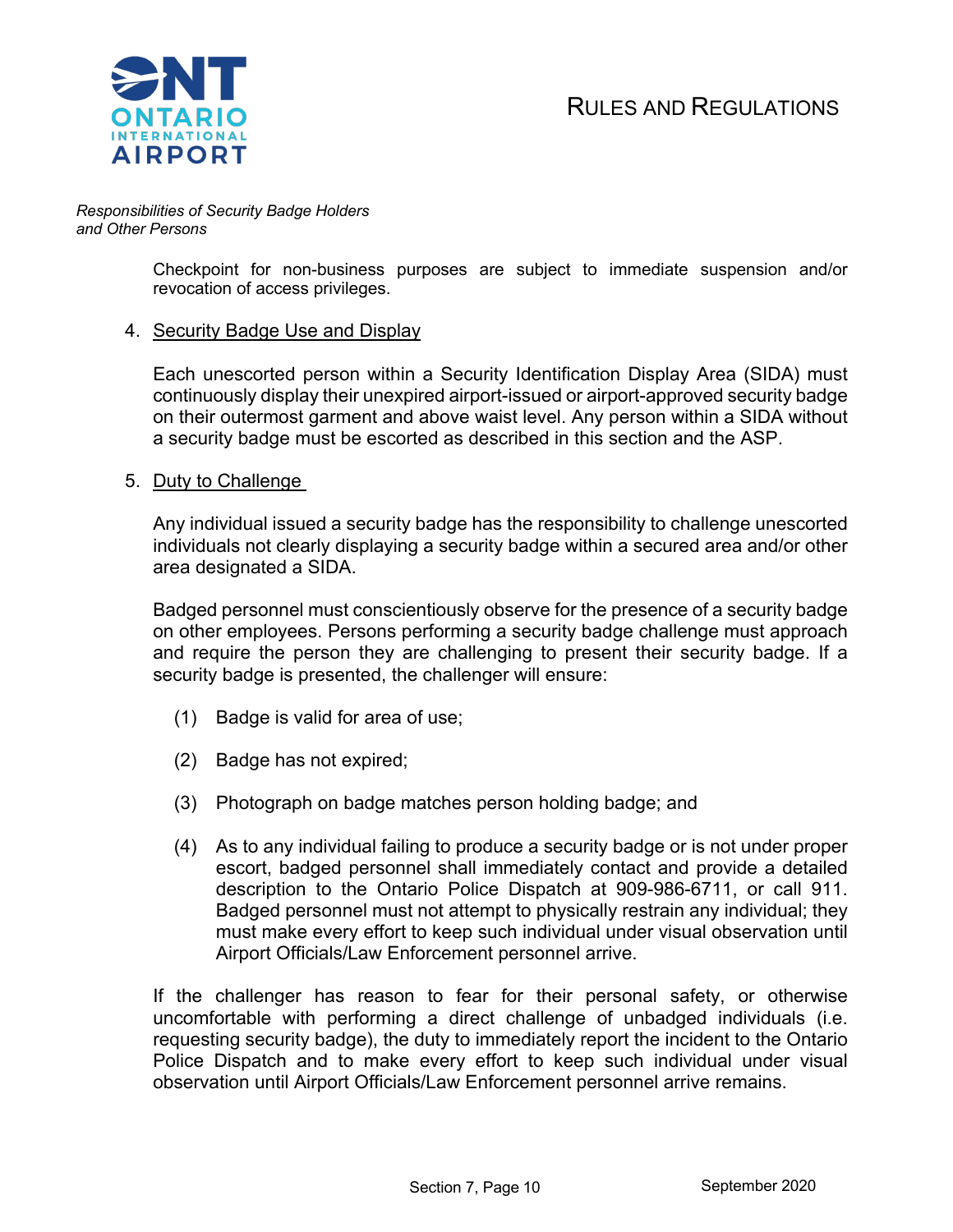

### 6. Escorting

All escorting must follow TSA Regulations, which mandates strict control over anyone being escorted into and within a Restricted Area. It is the responsibility of the badged employee acting as the escort to ensure all rules are followed. Failure to do so may result in loss of escorting privileges for two (2) years and possibly other penalties.

Escorting is only authorized by Airport-issued security badge holders with escort privileges; who may only escort in those areas authorized by his or her access control profile and must keep individuals under his or her escort, in view and under control at all times.

Escorting of Employees and Security Badge Applicants: The maximum number of days an airport tenant employee or potential employee may be escorted before the individual must apply for a security badge is ten (10) business days. Until such time the security badge application process is complete, individuals who have applied for a security badge must have an identification access control receipt provided by the Security Badge Office in their possession while being escorted within the secured or sterile areas.

Escorting of Individual or Group: The person(s) being escorted must have a valid government-issued photo identification in their possession. Preferably, no more than three (3) persons may be escorted by one badged individual; up to five (5) is allowed under certain circumstances, as long as control is assured. Requests to escort more than five (5) people must have approval from the ASC or designee.

### 7. Security Badge Holders with Multiple Employers

Security badge holders employed by multiple employers must use and display the proper company security badge when representing each company. The security badge is not interchangeable.

### 8. Unauthorized Use of Security Badge

It is strictly prohibited to lend or share a security badge, or to use a security badge by anyone other than the person originally issued the security badge.

### 9. TSA Security Screening/Bypassing

When traveling as a passenger, or when the intent is to travel as a passenger during off-hours or upon completion of airport work, a security badge holder must enter the Passenger Terminal through a TSA Screening Checkpoint or TSA approved process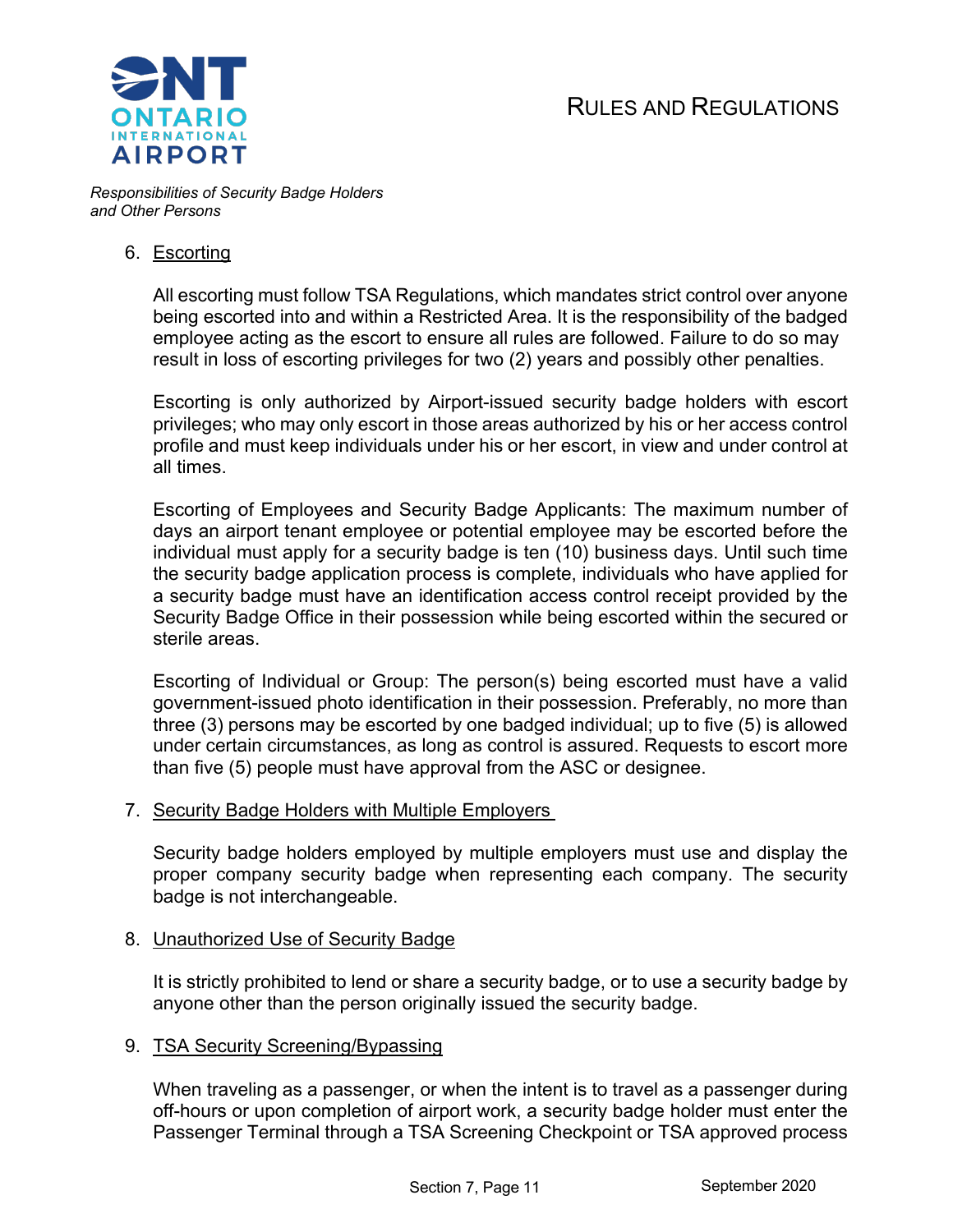

> (including Known Crew Member doors for eligible flight crew members) with any accessible property intended to be carried onboard an aircraft. The screened security badge holder must remain in the Passenger Terminal. If a screened security badge holder exits the Passenger Terminal, they must exit the Passenger Terminal with any accessible property intended to be carried onboard the aircraft and be re-screened at a TSA Screening Checkpoint. Any attempt to enter the Passenger Terminal with accessible property through an airport-controlled portal will be considered bypassing the screening process and result in the immediate confiscation of the individual's security badge.

### 10. Badge Holders on Long Term Leave

Every badged individual engaging a leave of absence for thirty (30) consecutive days or more shall surrender his/her security badge and security keys to their Authorized Signatory. This requirement applies to every type of leave, including, but not limited to, medical leave, workers' compensation leave, leave under the Family Medical Leave Act, military leave, jury duty, temporary furlough, compensatory time off, and vacation.

 Duty of Authorized Signatories: Authorized signatories shall collect and secure all security badges and security keys before badged individuals commence extended leaves of absence. Airport security badges and security keys shall be provided to the Security Badge Office within two (2) calendar days of leave commencement. Authorized Signatories shall also submit an Employee Extended Leave form to the Security Badge Office.

 Leaves of Uncertain Duration: Where a badged individual commences a leave of fewer than thirty (30) consecutive calendar days and the leave is extended beyond thirty (30) consecutive calendar days, the Authorized Signatory shall notify the Security Badge Office by the 30th day that a leave has been extended and shall complete the Badge holder Extended Leave form within three (3) calendar days. The Security Badge Office shall immediately suspend security access, and the Authorized Signatory shall return Airport property (security badge, keys) to the Security Badge Office within two (2) calendar days of such notification.

Re-entry Following Extended Leave: When a security badge holder returns to work from an extended leave, the Authorized Signatory shall contact the Security Badge Office to reactivate the individual's security badge and advise when the individual will retrieve the badge and keys (if applicable). In the event a badge has expired while an individual is on leave, or in cases where the leave exceeds one-hundred and eighty (180) days, the affected employee must successfully complete 1). a criminal history records check, 2). A security threat assessment administered by the Transportation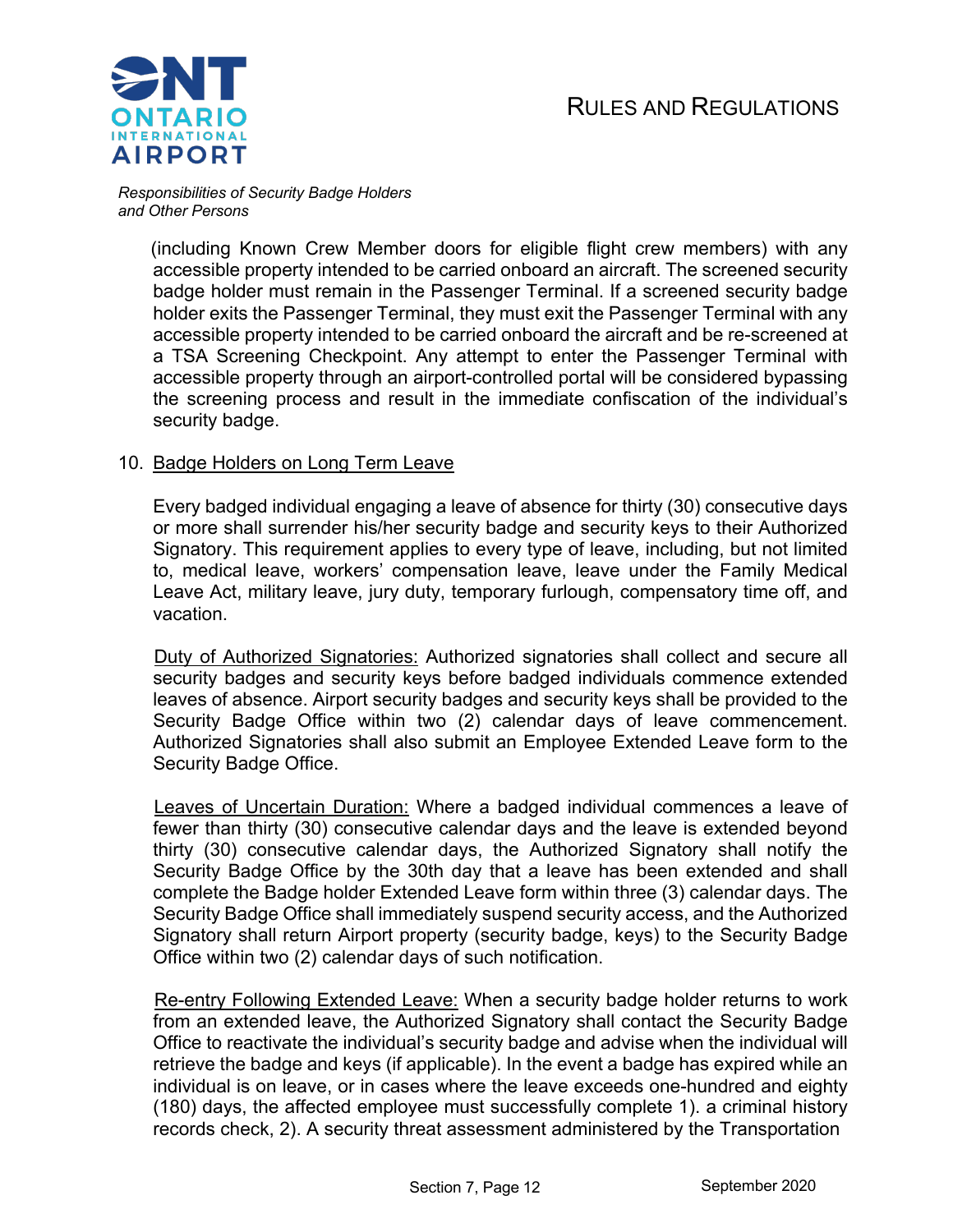

> Security Administration, and 3). Security training administered by the Security Badge Office.

> Every individual who fails to surrender their security badge and keys upon request will be subject to immediate and permanent badge revocation.

### 11. Subject to Search

All persons, except for Law Enforcement Officers and TSA management and regulatory inspectors, as assigned by the ONT Federal Security Director, are subject to inspection/screening by Airport Officials, Law Enforcement, or TSA, when accessing, or present within Restricted Areas of the Airport.

- The inspection/screening may extend to both the individual and accessible property to determine whether the individual impermissibly possesses any explosive materials or other prohibited item in the Restricted Area.
- All employees with a security badge may be subject to such inspection/screening, and acknowledge that consent to such an inspection/screening is a condition for the Airport to issue a security badge, and agree to submit to and cooperate with such an inspection/screening upon request.
- Failure to submit to, or cooperate, with such an inspection/screening, may result in the immediate suspension and revocation of an individual's security badge.Badged personnel are strictly prohibited from circumventing or avoiding security inspections. Any badged individual who does not submit to an inspection while entering or within a Restricted Area is subject to citation, immediate suspension of his/her security badge, and removal from the Restricted Area.

### 12. Unauthorized Individuals and Vehicles

Unidentified or unauthorized personnel and/or vehicles in the Restricted Area may be removed by Airport Officials at the owner's expense.

13. Unauthorized Use or Duplication of Security Keys

It is strictly prohibited to duplicate or allow the duplication of a security key; or to lend or share a security key, or to use a security key by anyone other than the person originally issued the security key.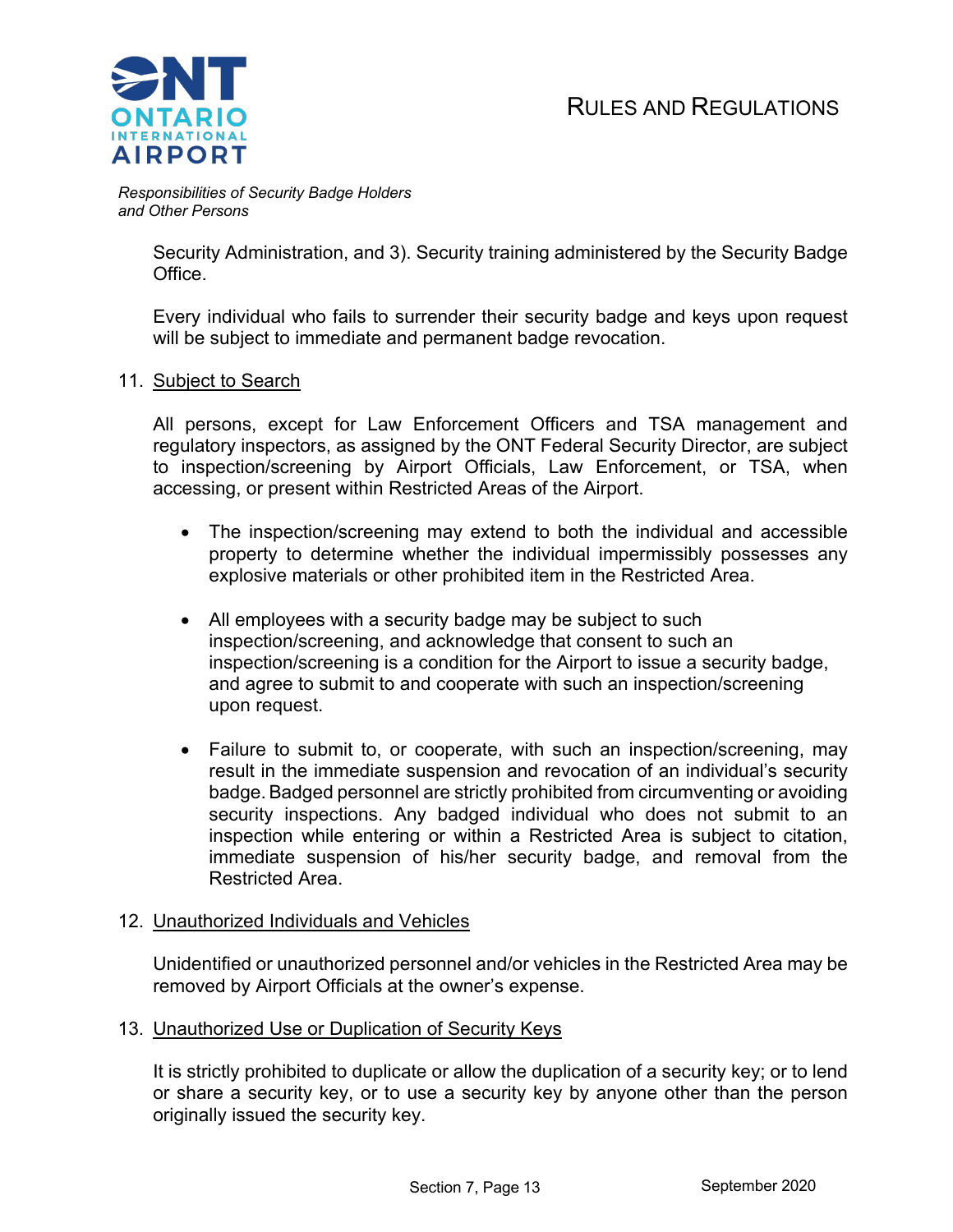

#### 14. Unauthorized Use of Security Codes

It is strictly prohibited to lend or share a security code, or to use a security code by anyone other than the person issued the security code.

#### 15. Security Violation Enforcement

As further described in the Security and Airfield Enforcement (SAFE) Program (Appendix 4), Airport Officials conduct daily inspections, tests, respond to airport incidents, and enforce identified violations.

All permittees and security badge-holders are subject to enforcement action when reasonable grounds exist to believe that a violation has occurred, either by commission or omission, of the following: 1). All Security Violations; 2). All Motor Vehicle and Pedestrian Safety Violations involving ground movement and the safety of personnel, aircraft, vehicles, aircraft fueling, and fuel storage/handling occurring within the Airport Operations Area (AOA); and 3). All Landside and/or Ground Transportation violations involving commercial vehicle operators, owners, and drivers transporting or offering to transport passengers, pursuant with the Ground Transportation Rules and Regulations, at flyontario.com.

The ASC and/or designee reserves the right to deny, suspend, revoke, or limit the scope of an individual's security badge, endorsements or privileges based upon reasonable grounds and giving due consideration to the nature of the offense. No enforcement decision shall establish precedent, and every instance of noncompliance is considered independently.

### 16. General Security Violation Penalties

Suspension or Revocation of Access Privileges: Upon either suspension or revocation of a security badge holder's access privileges, the Airport will deactivate and confiscate any security badge issued to the affected security badge holder. The security badge holder must not enter any Airport Restricted Area and must surrender the security badge to the Security Badge Office, the Ontario Police Department, or other requesting Airport Official. Violators may be subject to arrest for criminal trespass (Exception: Individual is in possession of a valid airline ticket with an arrival or departure time scheduled within four (4) hours of Sterile Area entry).

Suspension or Revocation of Company Access Privileges: Upon either suspension or revocation of an employee's access privileges, the Airport may deactivate and/or confiscate any or all security badges held by the affected employer, including the security badge of all employees, contractors, and agents whose access privileges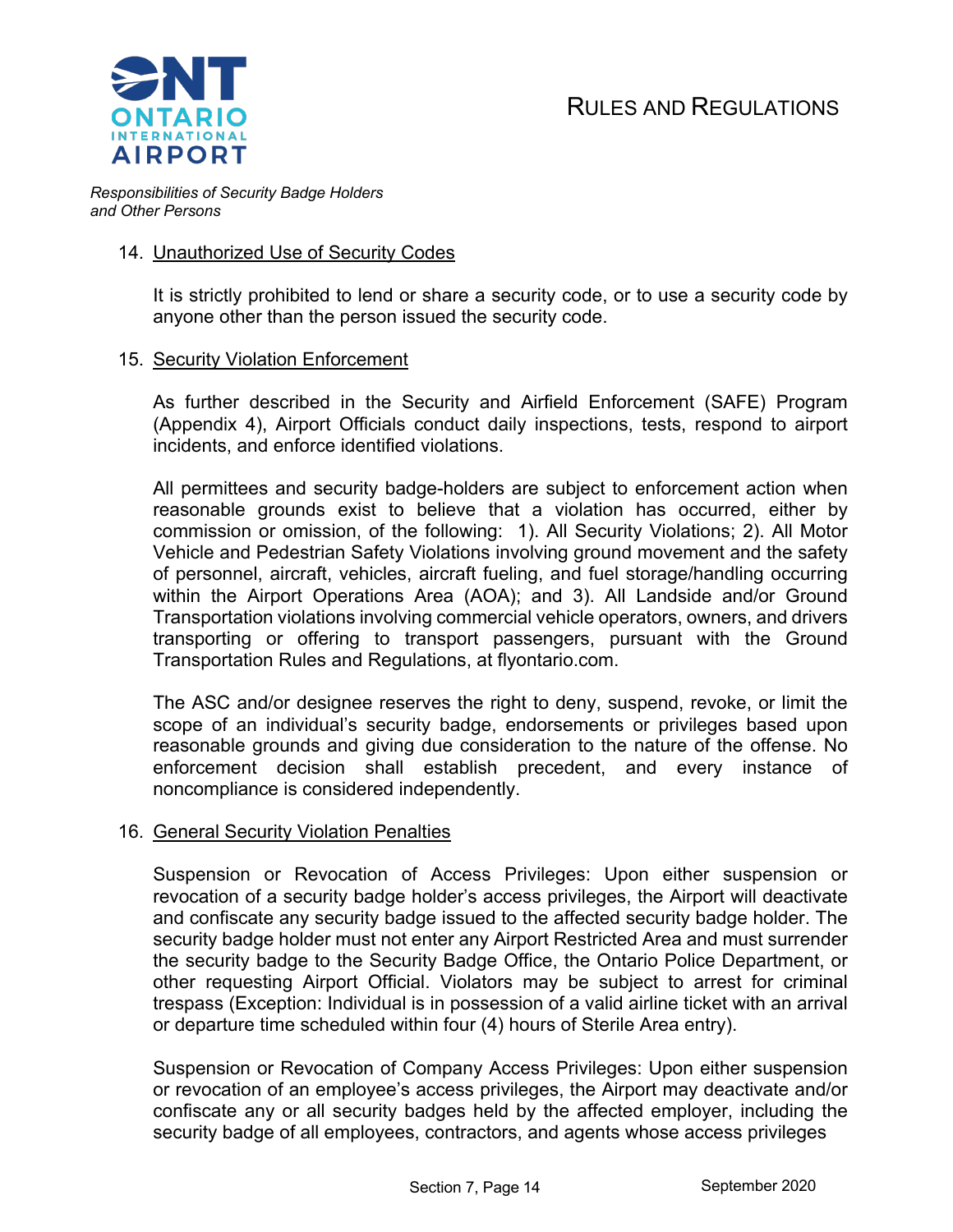

> were authorized by that employer. All affected employees must immediately surrender any security badge authorized by the employer to the Security Badge Office, the Ontario Police Department, or other Airport Official. If a security badge holder is within a Restricted Area of the Airport, they must immediately depart that area. The Airport may also cancel the affected employer's ability to request the issuance of security badges, unless waived by the ASC.

> Reauthorization of Unescorted Access Privileges: In all cases, if a security badge holder's access privileges have been revoked and the ASC has authorized the access privileges to be reinstated, the security badge holder must pay all associated fees, and meet all other re-issuance requirements directed by the Security Badge Office and 49 CFR Part 1542.

> Escort Prohibition: It is strictly prohibited for any security badge holder to knowingly escort into a Restricted Area any person whose access privileges have been suspended or revoked, or anyone who has failed the required background checks, a security threat assessment, or criminal history records check.

> Applicants with Disqualifying Conviction: Participants must ensure security badge applicants who fail the TSA-mandated fingerprint-based criminal history background check, as described in the Security and Airfield Enforcement Program (Appendix 4), and specified in 49 CFR §1542.209, and/or fail the security threat assessment, are prohibited from accessing a Restricted Area, with or without an escort (Exception: Individual is in possession of a valid airline boarding pass with an arrival or departure time scheduled within four (4) hours of Sterile Area entry).

### 17. Airport Security Testing

Testing of airport security measures may only be performed by those individuals authorized by 49 CFR §1540.105(b). Upon written request, the ASC may approve testing authorization to tenants or other operators. The request must specify: 1). time period for testing, 2). specific measures to be tested, and 3). testing methodology. All authorized testing must be consistent with airport approved testing methodologies.

Prior to commencing with any ASC approved internal testing, tenants must notify OPD Dispatch at (909) 986-6711. Notice must be given at least two (2) hours prior to testing. OPD Dispatch must be advised of the date and time of the testing period, the location where the testing will take place, the type of test (e.g. badge challenge), and when the testing has been completed.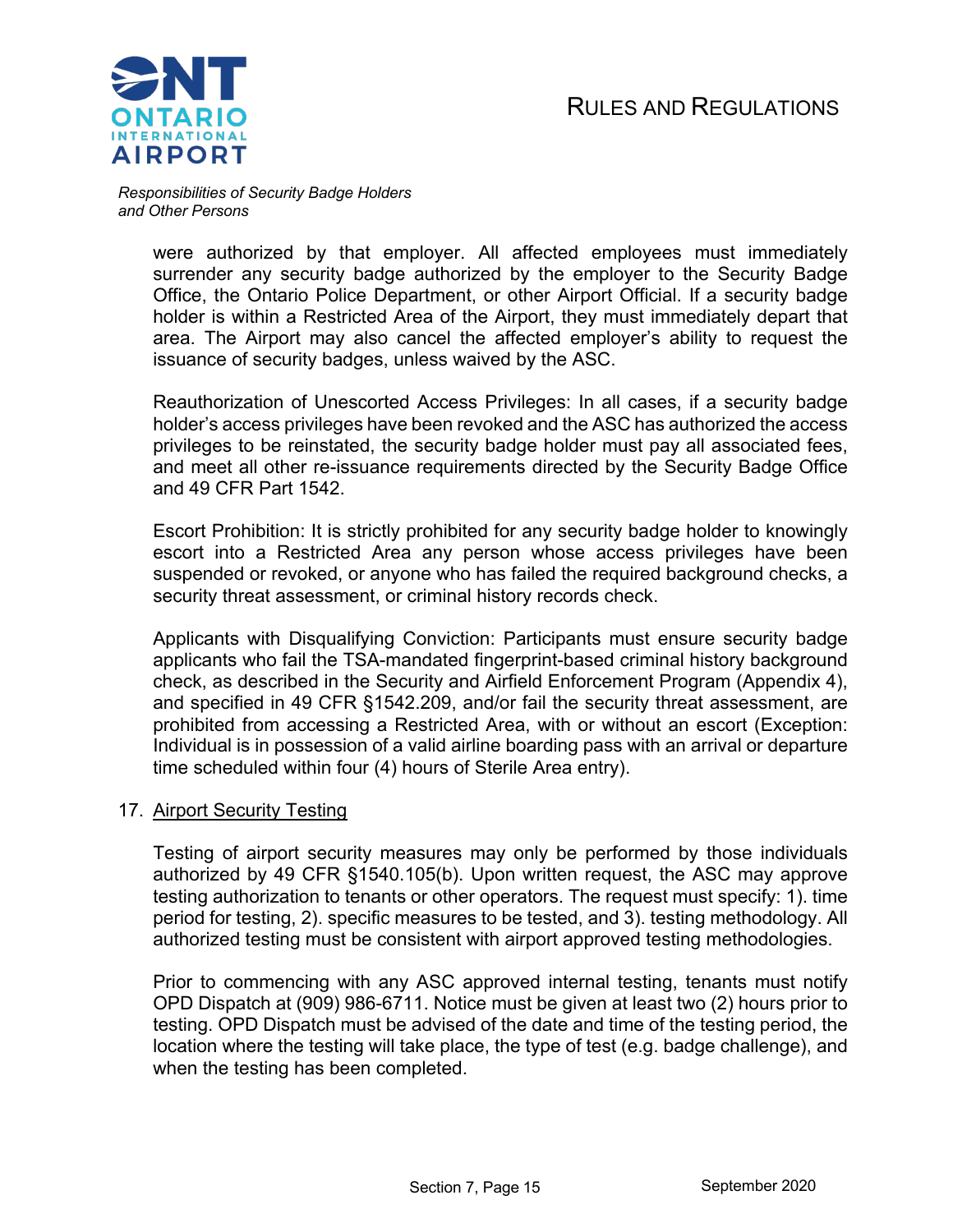

### 18. Restricted Area Limitations on Personal Bag Size

All persons issued a security badge and having access to Restricted Areas of the airport, shall have in his/her custody or control no more than two (2) total accessible personal items (bags, purses, backpacks, totes, messenger bags, computer bags, luggage, fanny packs, briefcases, coolers, boxes or any other type of container or combination thereof), unless the bags are: 1). Required for official business purpose; or 2). Required to transport medically necessary items.

Each bag may not be larger than 8"x12"x21", unless the bag is: 1). Required for official business purpose; or 2). Required to transport medically necessary items. Items not meeting these requirements must be screened as a delivery by Airport Officials or screened at the TSA security checkpoint.

### 19. Authorization to Enter Airport Restricted Areas

### Passenger Terminals

In accordance with this section, the ASP, and applicable federal, state and city laws and regulations, only ticketed passengers, non-traveling persons in possession of an airline-issued or airport-issued authorization, airport-issued security badge holders, escorted individuals, airport-approved security badge holders, and airport-approved credentialled personnel, are authorized by the airport to enter passenger terminals.

### Air Operations Area

In accordance with this section, the ASP, and applicable federal, state and city laws and regulations, only airport-issued security badge holders, escorted individuals, airport-approved security badge holders, and airport-approved credentialled personnel, are authorized by the airport to enter the Air Operations Area.

### **H. GENERAL ACCESS CONTROL REQUIREMENTS AND PROHIBITIONS**

Security badge holders must control access to the Restricted Area in accordance with ASP approved procedures implemented to control such access and must engage in the careful use of any door or gate under their control.

### 1. Access Media

Each security badge holder entering the Restricted Area through any door or gate, must use the security badge, security key, or security code issued specifically to them. Only one (1) security badge holder may access the Restricted Area through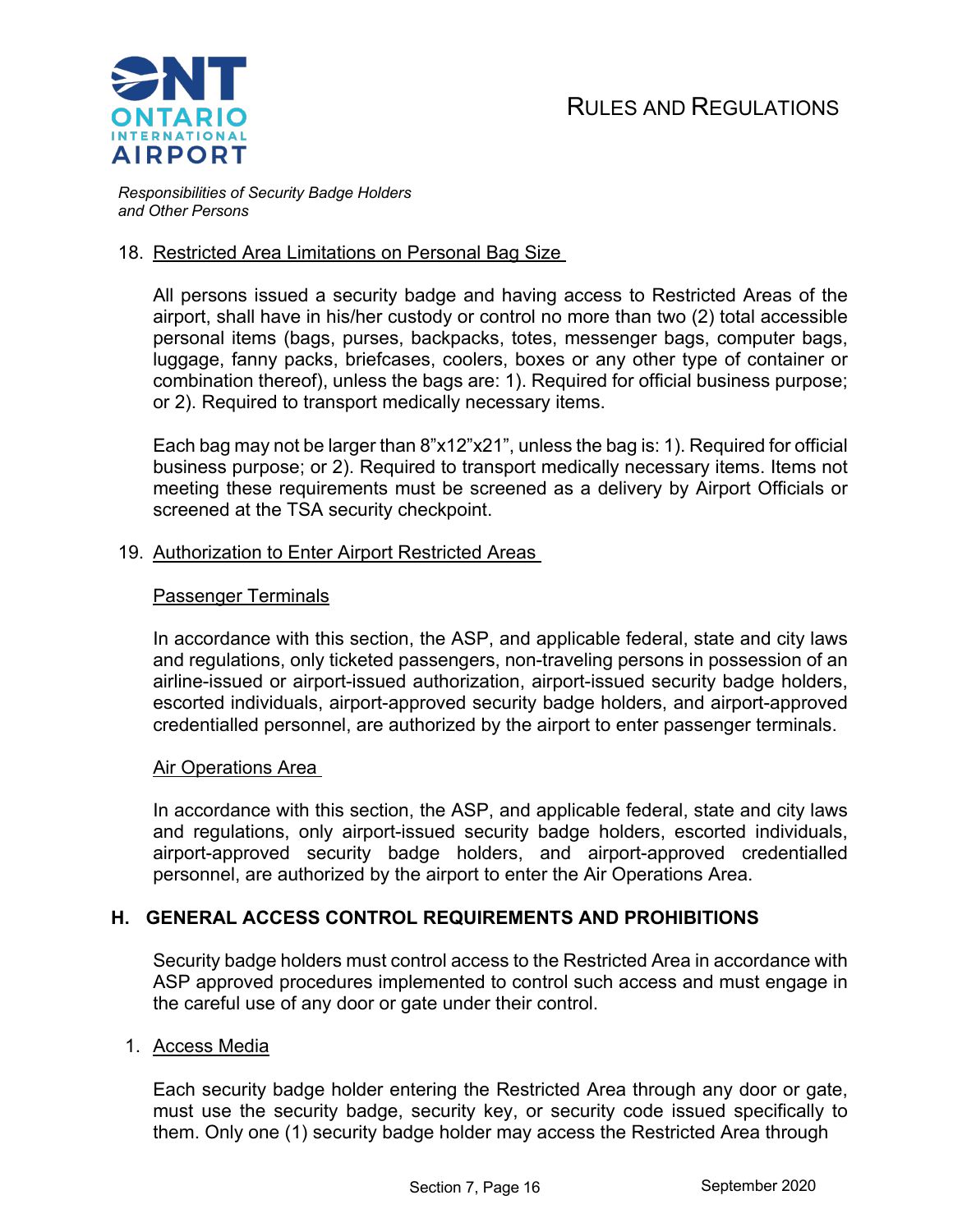

any door or gate at one (1) time.

All security badge holder's and those security badge holders issued a security key are responsible for safeguarding his/her respective security badge and issued security key and for returning both to the Security Badge Office when the operational need is no longer required.

All security badge holders issued a security badge access code or security lock code by the Security Badge Office must ensure the code is kept in his or her immediate control to prevent unauthorized use. The security badge holder shall not write or verbally announce in a public manner the security code(s).

### 2. Expiration of Operational Need

When a security badge and/or security key is no longer required, to include the expiration of the security badge, the Authorized Signatory must retrieve the security badge and security key and immediately notify the Security Badge Office in person, by phone, or by whatever means possible to ensure that the security badge is immediately deactivated. The Authorized Signatory must deliver the surrendered security badge and/or security key(s) to the Security Badge Office during business hours within two (2) business days of the change in status. A receipt providing proof of the return will be provided upon request. The receipt will provide sufficient proof to avoid any potential penalties for unreturned controlled items. Security badges and security keys may be mailed in, with the understanding that it is the responsibility of the employee and/or company to provide specific proof of return to avoid any associated penalties. Additional security badges or security keys may not be issued to the employer until the security badge or security key is returned.

### 3. Lost Security Badge or Security Key

If a security badge and/or a security key is lost, the security badge holder must immediately notify the Security Badge Office in person, by phone, or by whatever means possible to ensure that the badge is immediately deactivated. The individual may be subject to a seventy-two (72) hour waiting period for re-issuance, in addition to any monetary fines and fees. All parts and labor costs associated with a lost security key, to include the replacement of locks and associated security equipment, shall be assessed to the employer responsible for the lost security key.

### 4. Stolen Security Badge or Security Key

When a security badge or security key is reported stolen, the security badge holder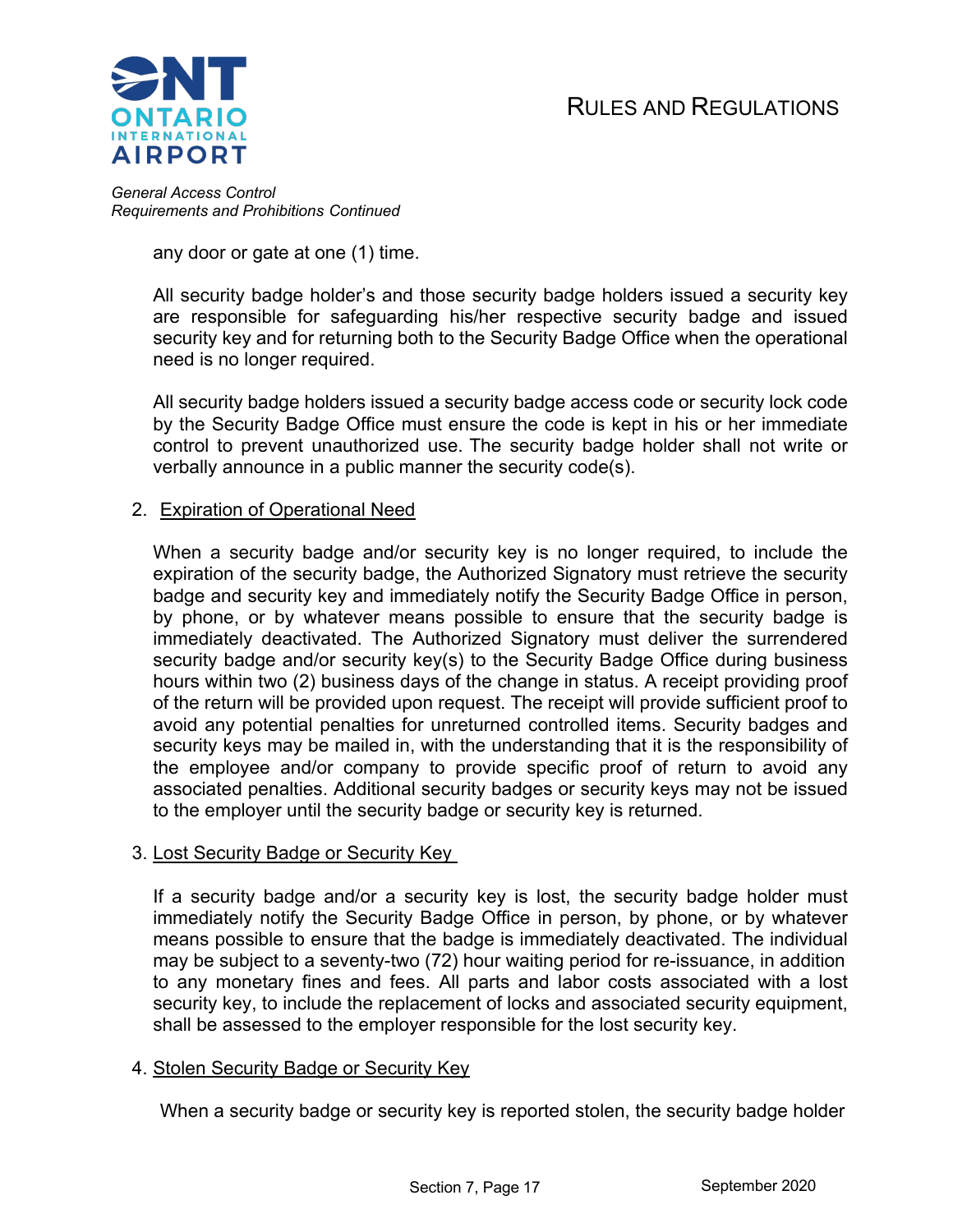

> must immediately notify the Security Badge Office by phone to ensure the security badge is immediately deactivated. Replacement badges are issued by the Security Badge Office; the security badge holder must submit a new badge application, provide a police report demonstrating the theft was reported and under investigation, pay all associated fine and fees, and meet all other re-issuance requirements directed by the Security Badge Office and 49 CFR Part 1542. All parts and labor costs associated with a stolen security key, to include the replacement of locks and associated security equipment, shall be assessed to the employer responsible for the lost security key.

### 5. Receipts for Returned Airport Security Badges and/or Security Keys

The Security Badge Office will provide a receipt when a security badge and/or a security key is returned. Receipts should be retained as proof of the returned item(s).

### 6. Administrative Fines – Lost Security Badges

Administrative fines are determined by the number of security badges lost by an employee during a rolling two (2) year period beginning with the date of the first reported lost security badge. Fines may be refunded if the lost badge is located within seven (7) calendar days from date of loss. If a badge is located between eight (8) and thirty (30) days, the employee may apply to the ASC or designee to have the fine returned. The ASC may uphold the fine or decide to return all or a portion of the fine, depending on circumstances and the number of occurrences. If two (2) or more security badges are lost, no further badges will be issued for a period of two (2) years. The ASC may deviate from this policy using evidence of extenuating circumstances or other contributing factors.

### 7. Reporting Subsequent Disqualifying Criminal Convictions

Any individual possessing a security badge must report to his/her supervisor or Authorized Signer within twenty-four (24) hours if he/she has been convicted, given a deferred sentence, found not guilty by reason of insanity, or has been arrested and awaiting judicial proceedings for any felony charge in accordance with 49 CFR 1542.209.

### 8. Piggybacking

It is strictly prohibited for any individual to follow, allow another to follow, or access a Restricted Area in any way through a controlled access point, unless during authorized escorting. "Piggybacking" occurs when a security badge holder fails to ensure a door or gate closes behind the security badge holder and an unescorted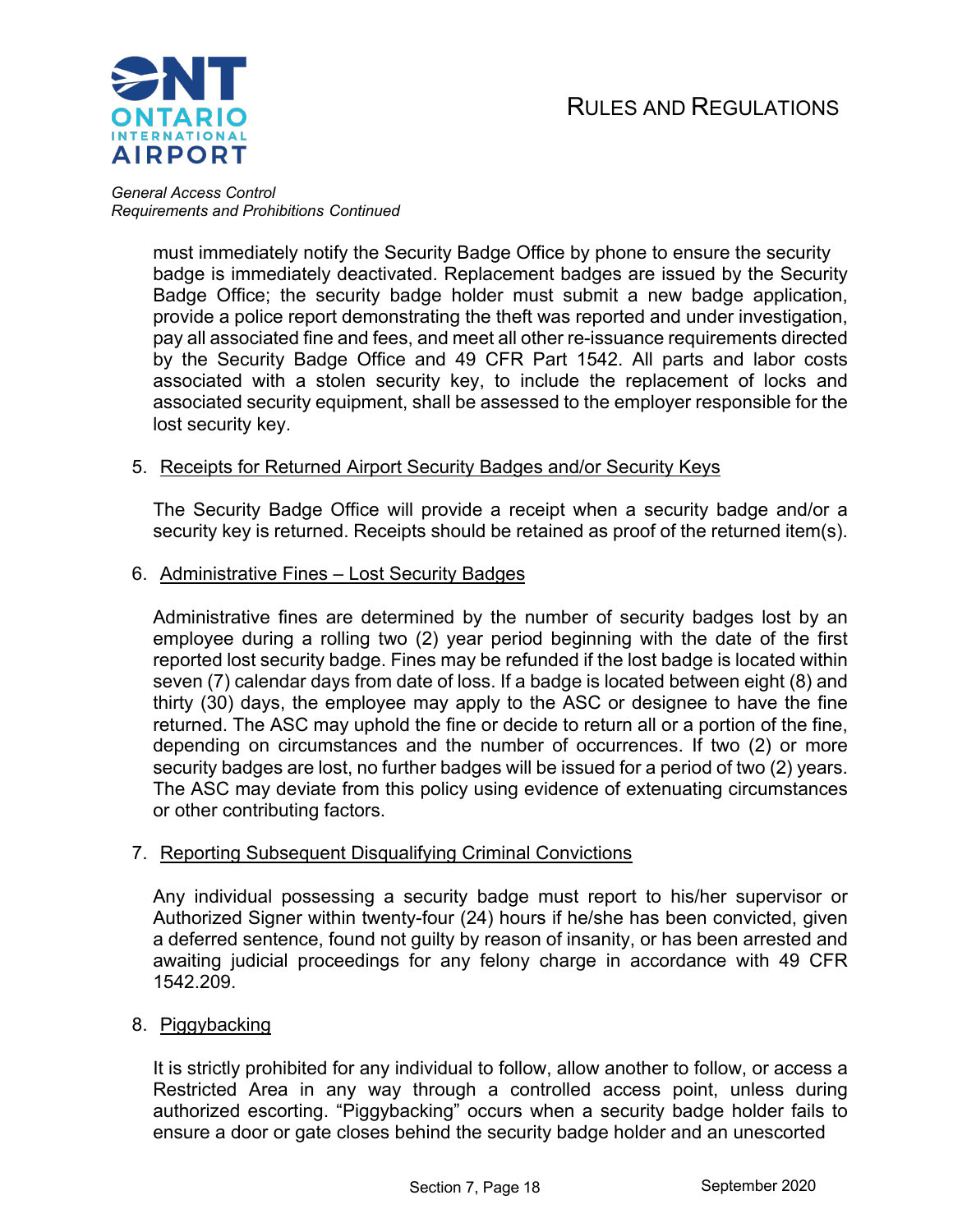

> person gains access to the Restricted Area by bypassing the means to prevent such unauthorized access.

### 9. Securing Doors and Gates

After each entry and exit, security badge holders must ensure Restricted Area access doors and gates are closed and secured. Before leaving the vicinity of an open Restricted Area Door, to include baggage belt doors and jet-bridge doors, the attending badged personnel shall take deliberate action to ensure the door is properly closed and secured. Under no circumstance should the attending individual leave the immediate vicinity of an open door until it is properly closed and secured.

### 10.Door Alarms – Duty to Notify

Badged personnel are required to immediately report any self-activation of a door alarm. When an audible alarm sounds at a door the security badge holder has opened, the security badge holder must immediately close and secure the door, contact the Ontario Police Dispatch by phone, and remain at the door until arrival of response personnel.

### 11.Door Alarms - Duty to Respond

Any security badge holder in the vicinity of an access control point emitting an audible alarm shall assess the immediate area for unauthorized personnel. After completing the assessment, the security badge holder must ensure the door is secured and immediately notify the Ontario Police Dispatch at 909-986-6711, or by dialing 911.

### 12.Vehicle Gates

Only one vehicle may enter through a vehicle gate unless the security badge holder gaining access is escorting other vehicles. The driver must have a valid security badge indicating they are authorized to access and drive within the Restricted Area. Passengers in the vehicle with a security badge must exit the vehicle and present their security badge for inspection. Passengers in the vehicle without a security badge must present a government-issued photo ID for inspection. The security badge holder entering or exiting the vehicle gate, must ensure the gate is completely closed prior to driving away. If exiting from the secured area with other vehicles, the security badge holder driving the last unescorted vehicle is responsible for ensuring the gate closes and secures before driving away.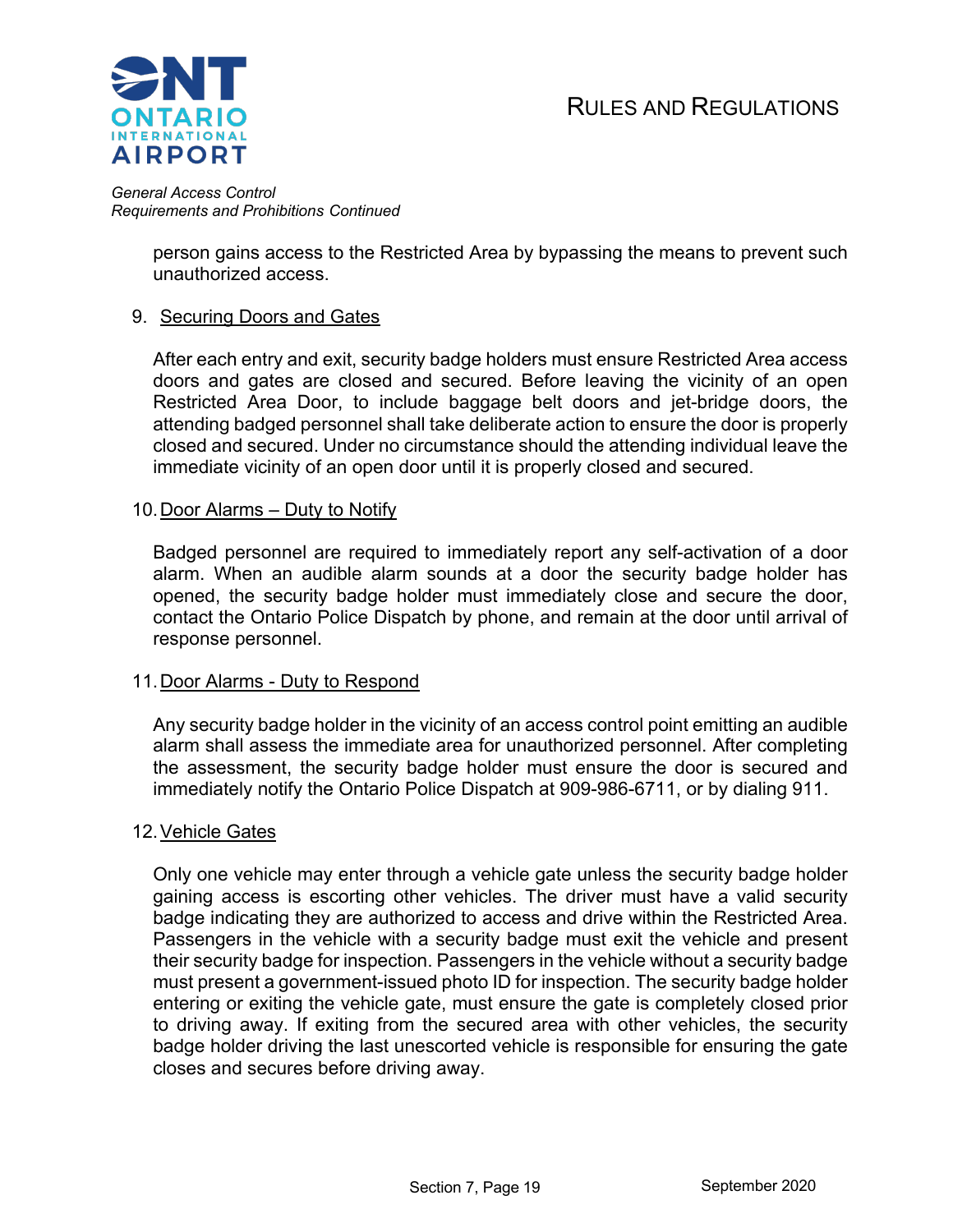



### 13.Vehicle Gates / Pedestrian Prohibition

Authorized security badge holders (pedestrians) may only access Restricted Areas through pedestrian doors and prohibited from accessing Restricted Areas through any vehicle gate without prior authorization from the ASC or designee.

### 14.Motor Vehicle Operating Permits (MVOP)

All vehicles operating in the AOA, except for vehicles driven solely on Airport property and not required to be licensed by the State of California (e.g., baggage tugs), must display an MVOP which is visible from the exterior of the vehicle.

- MVOP applications must be completed and signed by an Authorized Signatory. The Authorized Signatory certifies by his or her signature that the vehicle for which the permit is requested has the insurance coverage required by the Airport.
- MVOP requests are processed, reviewed, and verified by Airport Officials prior to their issuance.
- An MVOP may not be transferred between vehicles. Lost or stolen MVOP decals must be reported immediately to the Security Badge Office.

### 15.Use of Airport Federal Inspection Services (FIS) Facilities

All security badge holders within the FIS facilities during international flight processing must have an FIS seal displayed on their security badge or have a pre- approved exception by Customs and Border Protection (CBP) to be in the facility without a seal. All individuals must have a demonstrated, work-related need to be in the FIS facilities.

- No individual shall open an FIS access point door which would provide access out of the FIS Sterile Area during an international flight.
- No FIS doors may be propped open at any time, except for the emergency exit doors entering the international nodes.
- The FIS seal does not authorize escort privileges. Specifically, the escort privileges provided to a security badge holder by the Airport does not extend to the FIS facility. An on-duty CBP Supervisor may authorize an escort if deemed appropriate.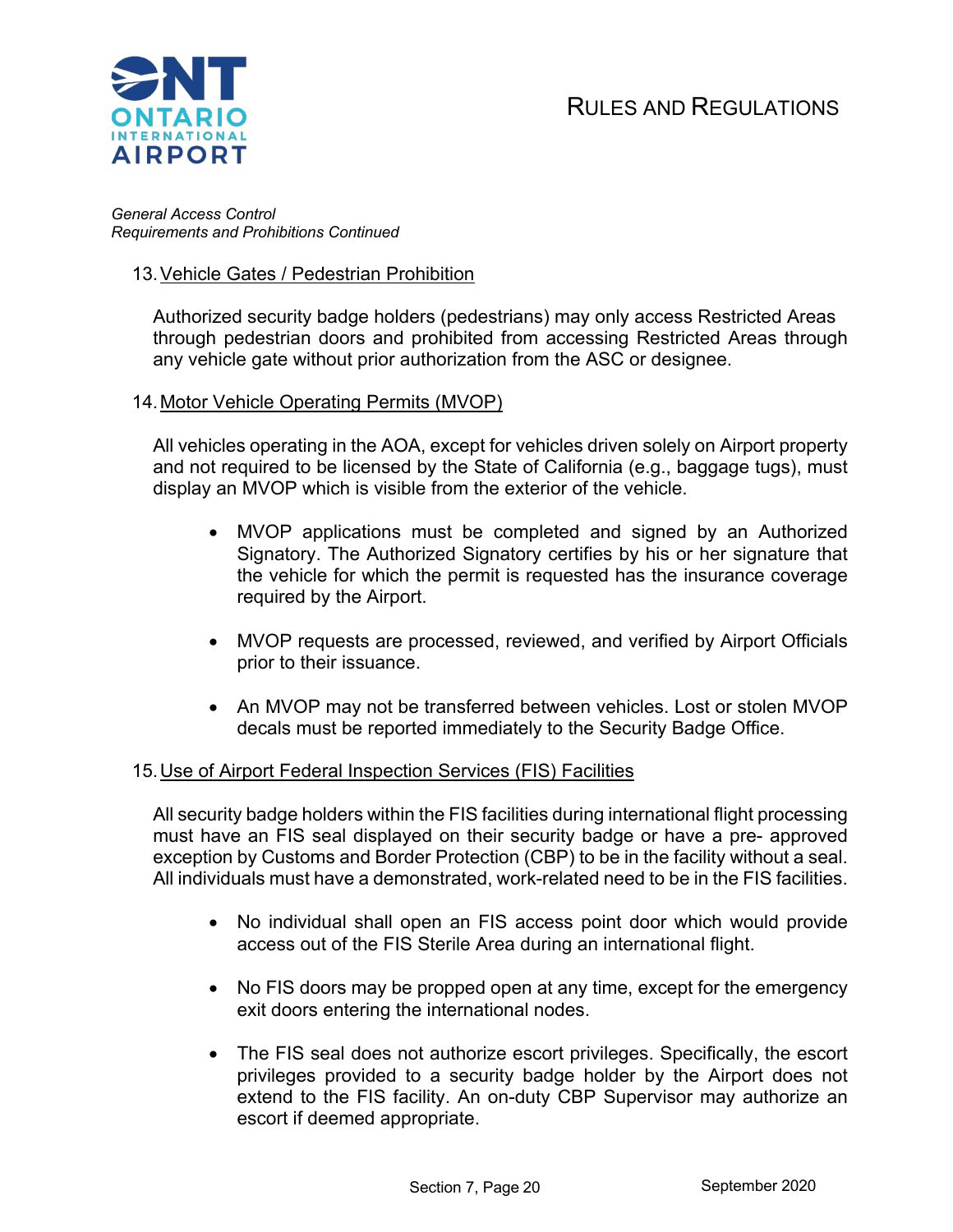



- Any individual who has no badge access to the FIS facilities must be escorted by CBP, or other authorized personnel approved by CBP, always while in the FIS facilities.
- Bag belts may not be used as a means of entering the FIS facilities.
- It is the Participant's responsibility to ensure all employees requiring access to the FIS facilities, or who work international flights, have FIS seals on their badges. All security badge holders requiring an FIS seal must complete the CBP's application process.

#### 16.Damage to Security Systems

Under no circumstances may an individual engage in defacing, damaging, hacking, or interacting with any Airport Security System in any manner.

#### 17.Forcing Open Security Doors or Gates

All persons are prohibited from forcing open a door or gate providing access to an airport Restricted Area.

#### 18.Reporting Malfunctions

Security badge holder's discovering a malfunctioning alarm or locking mechanism must immediately report the malfunction to the Ontario Police Dispatch.

#### 19.Security Keys

Security keys are strictly controlled by the Security Badge Office. Loss of a security key may result in the re-keying of numerous doors/locks to ensure the sustained security integrity of the airport. Costs for re-keying associated to lost keys shall be billed to responsible party(s).

### **I. RESTRICTED AREA DRUG AND ALCOHOL PROHIBITION**

As provided under FAR Part 91.11, no pilot or other member of the flight crew of an aircraft in operation on the Airport, or any person attending or assisting in any aircraft operation on the Airport, shall be under the influence of intoxicants (alcohol or drugs), nor shall any person under the influence of intoxicants be permitted to board any aircraft, excluding medical patient(s) under care. The ONT CEO or designee has the sole discretion to deny any person violating this Section.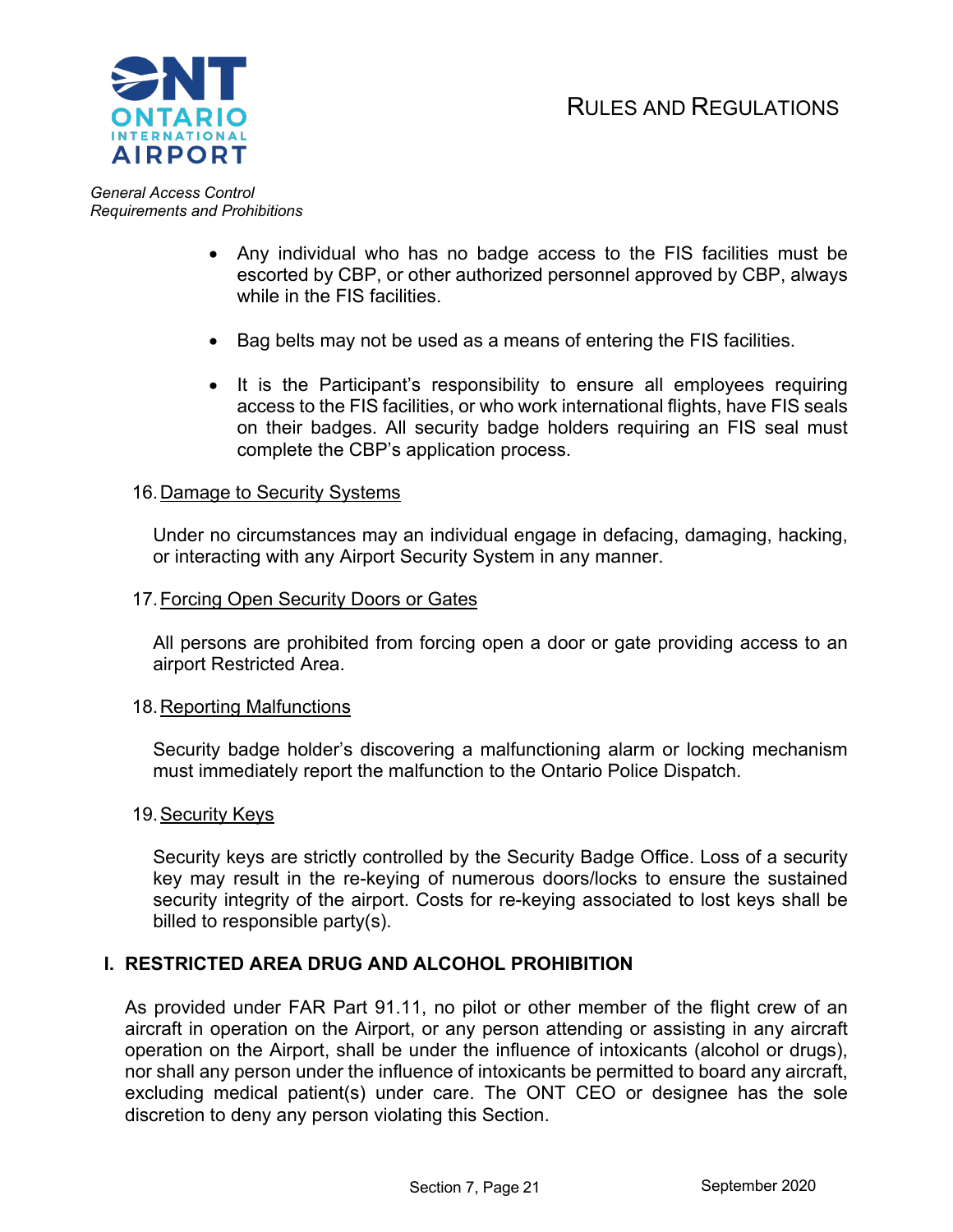

No individual may transport into the Restricted Area any alcohol, or any drug identified by the United States Drug Enforcement Agency (DEA) as a "Schedule I" drug, nor may any individual with a security badge ingest alcohol or a Schedule I drug eight (8) or fewer hours before work or while at work, including breaks. Schedule I drugs include: heroin, LSD, marijuana, ecstasy, methaqualone, and peyote. See https://www.dea.gov/druginfo/ds.shtml.

No individual may transport into any Restricted Area any of the following substances unless the individual has a prescription: Any drug identified by the DEA as a Schedule II, III, IV, or V drug.

Prescription Drugs: Individuals with a current prescription for Schedule II-V drugs must have in their possession the medication in the original prescription bottle, with a legible label showing the name of the individual.

Working under the Influence: No individual may enter or remain in a Restricted Area if the individual is in any way impaired as a result of ingesting substances referenced in this rule, including prescription drugs.

### **J. FIREARMS AND EXPLOSIVES**

*Reference Subsection 6.2 - Handling of Explosives and Other Hazardous Materials.*

Possession: No persons, except authorized law enforcement officers, authorized wildlife control personnel, Federal Flight Deck Officers, U.S. Post Office and Customs and Border Protection Officers, members of the armed forces of the United States on official duty, and persons under escort by a City of Ontario Police Officer, may possess any firearms or explosives within an airport Restricted Area without written permission from the CEO or designee.

All persons other than those in the excepted classes shall, while at the Airport, surrender all such objects in their possession to a City of Ontario Police Officer (909) 986-6711. Requests for permission to possess firearms or explosives shall be submitted in writing to the CEO or designee, who has the sole discretion in granting or denying such requests. Failure to comply with this requirement may result in civil and criminal charges.

Storage: Except for firearms and explosives belonging to authorized law enforcement officers, firearms and explosives may not be stored within the secured or sterile area of the airport, unless a TSA or OIAA approved storage and safety plan is on file in the Office of the CEO or designee. Failure to comply with this requirement may result in civil and criminal charges.

All law enforcement officers and Federal Flight Deck Officers (FFDO) accessing the Passenger Terminal must enter through an approved TSA security checkpoint and follow TSA established credential verification and sign-in procedures. Armed, on-duty local and state Law Enforcement Officers on official business may be escorted into the Restricted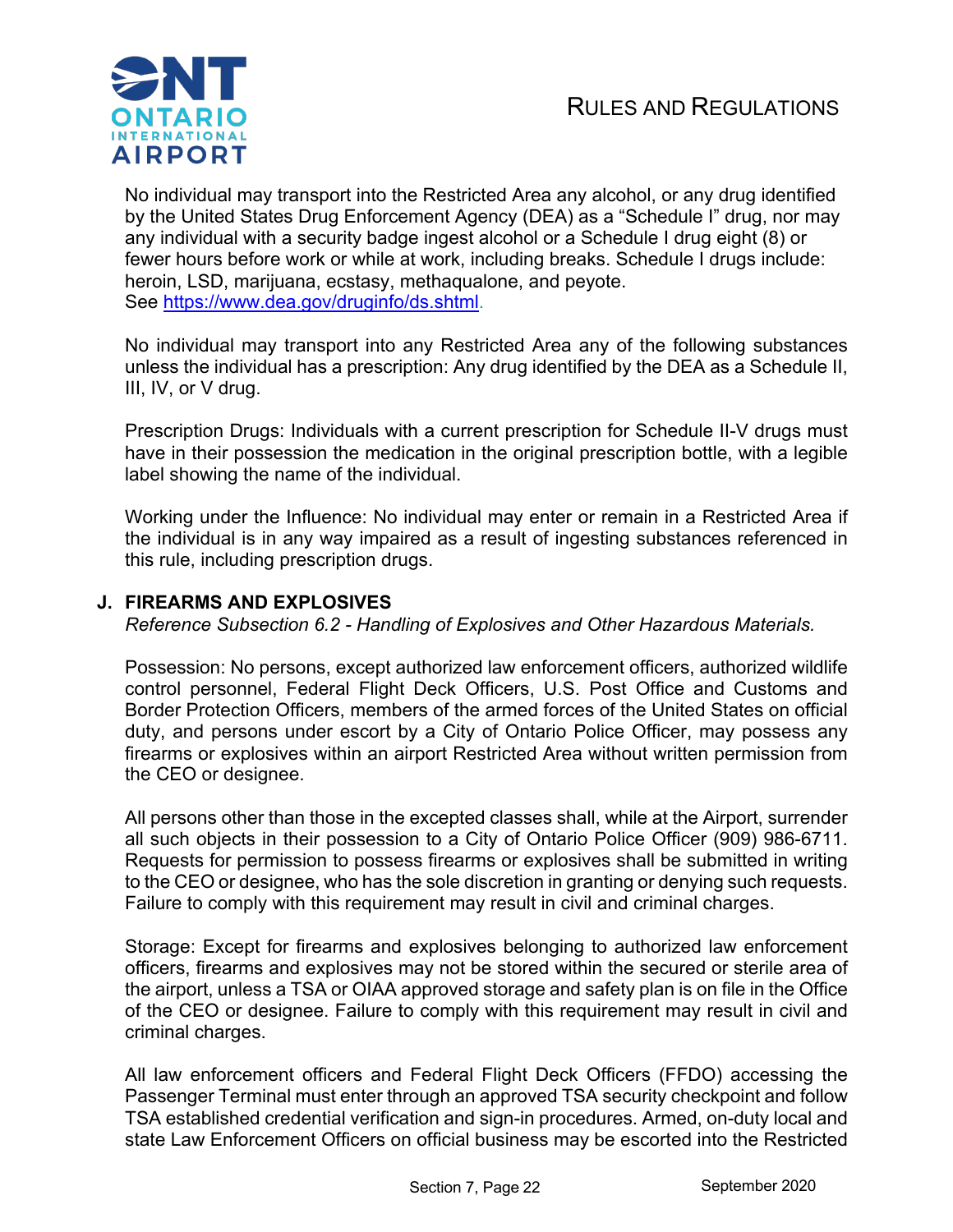

Area by a badged OPD Law Enforcement Officer.

### **K. ARMED GUARDS, ARMORED VEHICLES, ARMED COURIER SERVICES**

Tenants using armed guards and/or armored courier services to, for example, transport currency or high value items or to service automated teller machines, must ensure that its service provider complies as follows:

Badge Required: All armed security guards/couriers accessing any area of the Airport – public (non-Restricted) or Restricted – must be in uniform and in possession of a security badge or under proper escort.

Vehicle access: Private armed guards are not permitted on ramps unless specific approval is obtained from the OPD Airport Bureau Supervisor, (909) 986-6711. Armored vehicles entering a Restricted Area for the purpose of picking up or dropping off freight planeside shall enter only through a Vehicle Screening Checkpoint. All drivers must have a non-movement area driving icon displayed on their security badge and must follow all non-movement area driving rules.

Prior to accessing the Restricted Area, armed vehicle drivers must complete the Armored/Courier Vehicle Information Sheet form and provide it to the OPD at the Vehicle Screening Checkpoint. A point of contact with a mobile phone must always be in the vehicle while on the AOA.

- Armed guards are not permitted within the confines of an airplane
- Private guard dogs may not be used in public or common use areas of the airport

Parking: For the International Terminal, armored courier service vehicles must be parked on either end of the terminal roadway. For Terminals 2 or 4, vehicles may be parked anywhere on the curb. Drivers are prohibited from double parking and/or obstructing active passenger loading or offloading areas.

# **L. PROHIBITED ITEMS**

With the exception of Airport Approved Prohibited Items, Security badge holders may not possess or carry items into or within the passenger terminal that are otherwise prohibited by TSA regulation, including through security screening checkpoints. "Prohibited Items" are defined under 49 CFR § 1540.111, and more specifically described on the TSA website, at https://www.tsa.gov/travel/security-screening/whatcanibring/all;

Security badge holders may not possess or carry items into or within any Restricted Area that are listed as hazardous materials on the FAA web site at www.faa.gov, or any other item deemed as contraband by local law enforcement authorities, without an approved demonstrated operational need.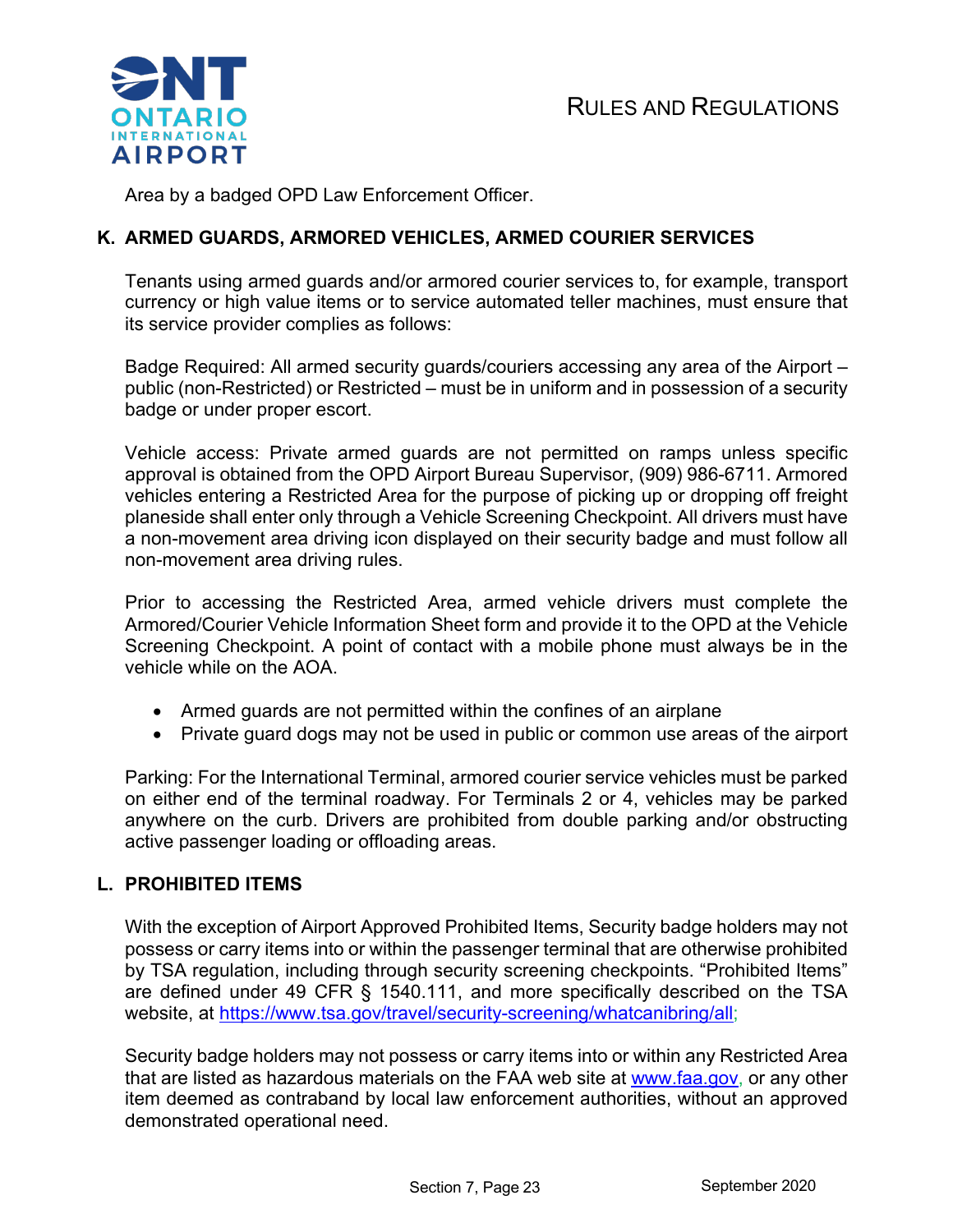

Any badged personnel who discovers or comes into possession of unauthorized and/or uncontrolled Prohibited Item must immediately contact OPD Dispatch at (909) 986-6711 to have an officer respond for proper confiscation, disposal, and investigation. Under no circumstances may hazardous items be disposed of in a trash receptacle.

### Airport Approved Prohibited Items

A limited list of items may be considered exceptions if job related. All security badge holders, tenants, or contractors requiring Prohibited Items to perform their job duties, or for their business operations in a Passenger Terminal, including but not limited to knives, tools, and/or or heavy equipment, must coordinate and obtain prior approval from the Security Badge Office for each prohibited item.

Prohibited items must not be left unattended in the passenger terminal unless, as approved by the ASC or designee, the prohibited items are secured and inaccessible to other individuals, to include screened passengers and/or non-security badge holders. The security badge holder, tenant, or contractor shall demonstrate to Airport Officials how Prohibited Items are secured and be responsible for the proper safeguarding and storage of Prohibited Items and tools during operational and non-operational hours.

All Sterile Area Concessionaire tenants shall audit Airport-Approved Prohibited Item inventories in conformance with the most current version of the Training of Security Responsibilities (TSR) titled "Sterile Area Concessionaire Requirements." Those with a need to know may obtain a copy of this restricted TSR from the Security Badge Office.

### **M. UNATTENDED BAGGAGE AND ARTICLES**

Unattended baggage and/or articles are prohibited in all areas of the Airport and must be reported to OPD Dispatch immediately. If unattended baggage and/or articles are found, they are subject to search and may be confiscated by OPD or TSA personnel and may be destroyed.

### **N. PASSENGER TERMINAL DELIVERIES**

Any merchandise or consumables intended for sale, consumption, and/or use in a Passenger Terminal, whether to be purchased or obtained from a concession tenant, an airline club or lounge, or at a special event, must be inspected by Airport Officials at the respective Passenger Terminal Loading Dock, or by TSA at the Passenger Screening Checkpoint. Using employee bypass doors to transport non-inspected merchandise or consumables into the Passenger Terminal is strictly prohibited.

Inspections may include the person and belongings of any personnel transporting merchandise or consumables into the Passenger Terminal.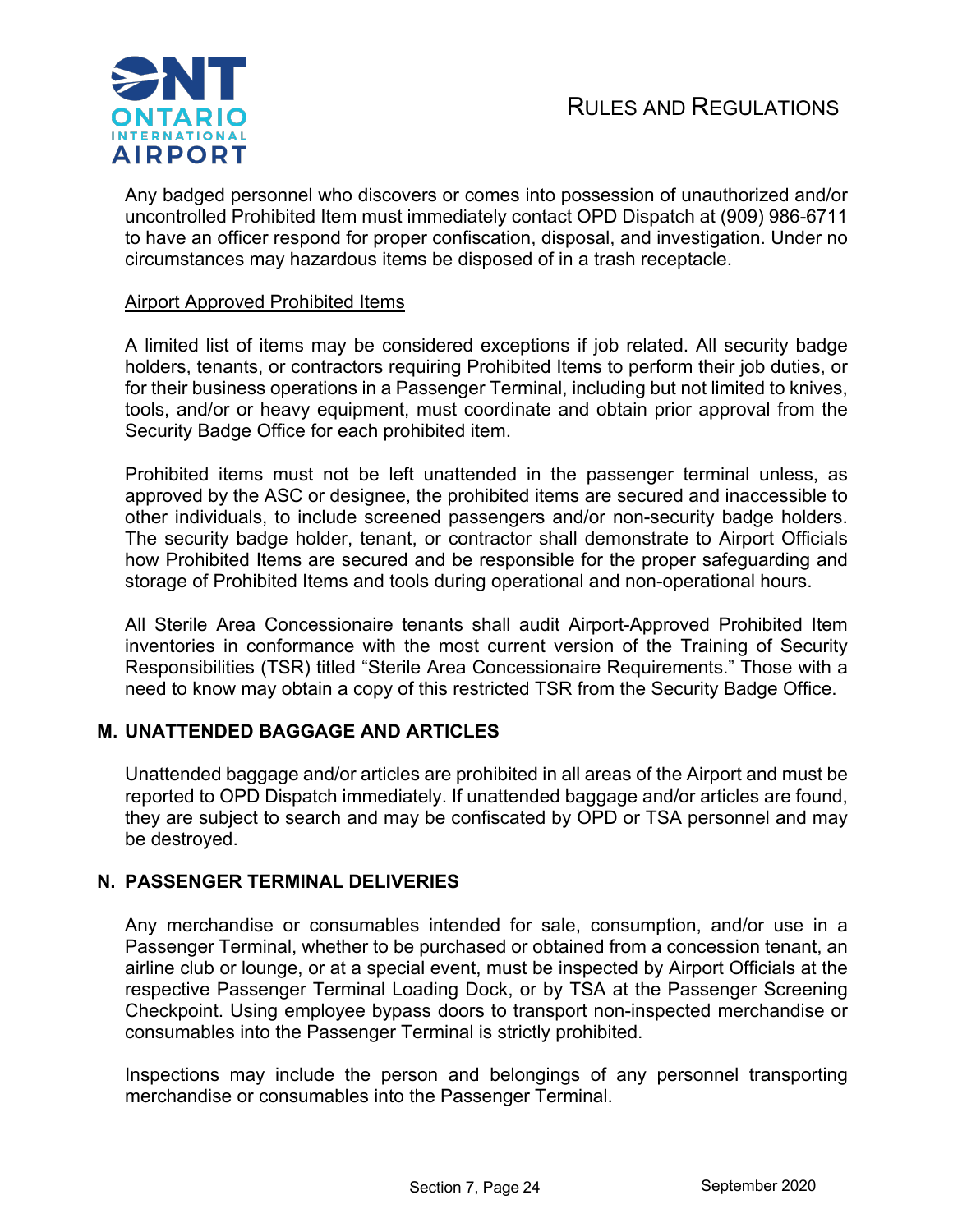

### Delivery Testing

Delivery and/or badged personnel shall cooperate with official inspections and security testing performed by Airport Officials and/or TSA Inspectors. Any individual refusing to assist with ongoing security inspections or testing in Restricted Areas of the Airport may be subject to citation and suspension of his/her security badge or access privilege.

# **O. TENANT VIDEO MONITORING AND RECORDING DEVICES**

No video monitoring or other recording devices may be installed or removed by any Airport tenant or permittee in or around the Airport premises without prior written authorization from the ASC or designee. To obtain authorization for CCTV camera installation or removal, tenants and permittees must submit an application to the Security Badge Office, specifying the following:

- Field-of View (FOV) screenshots
- Video monitoring/recording device model and specifications
- Recording system and retention time
- Camera layout drawing
- Security infrastructure and plan to prevent unauthorized access

The use of Pan-Tilt-Zoom (PTZ) security cameras by tenants and permittees in any Restricted area is strictly prohibited and no video monitoring and/or recording device may be installed or focused in a manner that depicts/records security checkpoints, or doors that provide access to any area on Airport premises that, in the sole and exclusive discretion of the ASC or designee, is deemed to present a potential risk to Airport security. All subsequent changes or modifications to tenant and permittee video monitoring and/or recording device use must be submitted to Airport Security Coordinator in writing and approved prior to executing modifications.

### Remote Viewing and Authorization Access

No video monitoring and/or recording device data may be streamed or otherwise transmitted on a wireless network unless the wireless network is equipped with WPA2 security. Real-time access to all footage must be available to Airport Officials at all times, as designated by the ASC. No tenant or permittee shall release any video monitoring and/or recording device footage from cameras/devices without prior written authorization from the ASC or designee and, if deemed appropriate, the TSA.

Remote access to video monitoring and/or recording devices in secure areas will not be permitted unless explicitly authorized by the ASC. All forms of video footage, whether real-time or stored, must be password protected. Passwords must comply with the Airport's Password policy.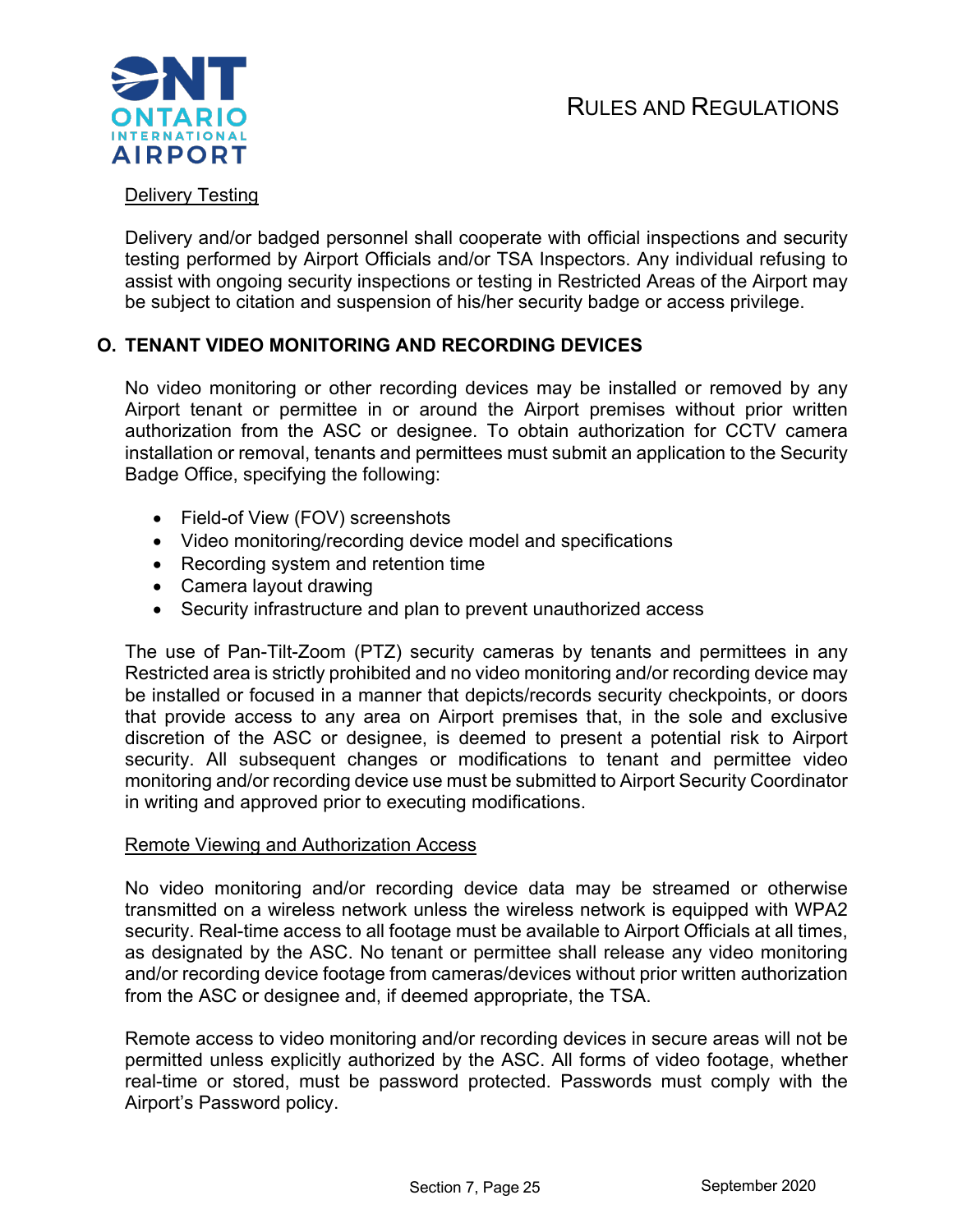

### Inventory of Video Monitoring and Other Recording Devices

All tenants and permittees shall provide ASC with an inventory of existing video monitoring and/or recording devices and security plans, including all of the following:

- Device manufacturer, model and specifications
- Field-of-view
- Data retention time
- Placement of video monitoring and/or recording devices
- Remote access usage
- Written security plan detailing how unauthorized access will be prevented

### **P. RESTRICTED AREA PHOTOGRAPHY**

Still or moving photography undertaken by anyone that may reveal the operation or location of access control readers, security measures or secured doors within or leading into or out of Restricted Areas is prohibited.

### **Q. RESTRICTED AREA CLEAR ZONE**

The Airport Perimeter Fence Area shall remain free of vehicles, stored materials, unattended equipment, or other property. The Airport CEO or his/her authorized representative, may remove, or cause to remove, any unidentified or unauthorized vehicle, or other property, parked in posted "no parking" zones along the perimeter fence ten (10) foot clear zone. Clear Zones may be expanded at the discretion of the CEO or his/her authorized representative, as necessary.

### **R. PERIMETER FACILITIES**

Tenants operating from perimeter-based facilities with direct access to the Restricted Area, must abide by all pertinent rules of operation as applicable to the secured area found in 49 CFR Parts 1540-1548. Inspections and audits by the TSA and/or Airport may be conducted on a regular basis. Any deficiencies will be addressed, and associated fines may be assessed.

Tenants are responsible for controlling access to the Restricted Area from the facilities that they occupy, in accordance with security measures implemented by the Airport. This includes areas that are contracted or subcontracted. Any and all parties with a documented interest in a specific area are responsible.

Tenants, subtenants, lessees, permittees, and/or operators are responsible to ensure compliance with all security measures.

Any TSA fines and/or penalties assessed against the Airport for non-compliance with the ASP and/or Transportation Security Regulations (49 CFR Parts 1500-1699) and arising